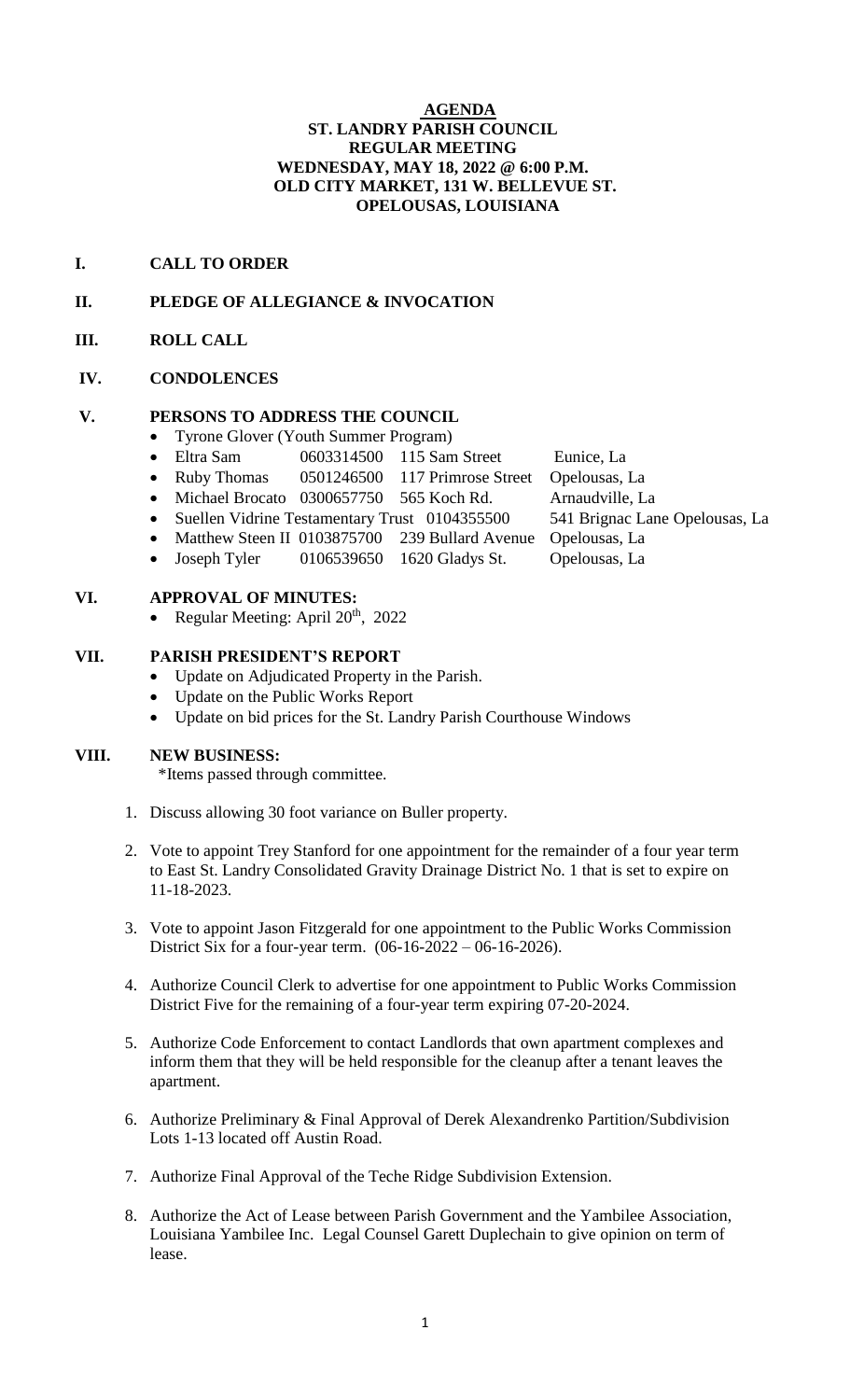9. Authorize Council Clerk to advertise for one appointment for the remaining of a four year term ending on 10-02-2025 to the Lawtell Gravity Drainage District No. 11.

### **IX. ORDINANCES TO BE INTRODUCED: NONE.**

# **X. ORDINANCES TO BE ADOPTED:**

# **ORDINANCE NO. 2022–006**

AN ORDINANCE TO AMEND ST. LANDRY PARISH CODE OF ORDINANCES SECTION 44-3 TO ADD MCCLAIN GUILLORY LANE WITH A SPEED LIMIT OF 15 MPH

BE IT ORDAINED BY THE COUNCIL FOR ST. LANDRY PARISH GOVERNMENT THAT McClain Guillory Lane will be added to St. Landry Parish Code of Ordinances Section 44-3 with a speed limit of 15 mph;

BE IT FURTHER ORDAINED BY THE COUNCIL FOR ST. LANDRY PARISH GOVERNMENT THAT all other provisions of St. Landry Parish Code of Ordinances Section 44-3 shall remain unchanged and have the full effect of law;

### **ORDINANCE NO. 2022-007**

AN ORDINANCE TO AMEND ST. LANDRY PARISH CODE OF ORDINANCES SECTION 44-3 TO DESIGNATE A SPEED LIMIT OF 30 MPH FOR ROZAS ROAD

BE IT ORDAINED BY THE COUNCIL FOR ST. LANDRY PARISH GOVERNMENT THAT St. Landry Parish Code of Ordinances Section 44-3 will be amended to designate a speed limit of 30 mph for Rozas Road;

BE IT FURTHER ORDAINED BY THE COUNCIL FOR ST. LANDRY PARISH GOVERNMENT THAT all other provisions of St. Landry Parish Code of Ordinances Section 44-3 shall remain unchanged and have the full effect of law;

### **ORDINANCE NO. 2022-008 Revised Group Home**

#### Definition

Residential facility – Any place, facility or home operated by any person who receives therein four or more people who are not related to such person for supervision, care, lodging and maintenance with or without transfer of custody. This shall include but not be limited to group homes, community homes, maternity homes, juvenile detention centers, emergency shelters, halfway homes, addictive disorder facilities and facilities for the mental challenged.

### Parish Permit Application for Residential Facility

In addition to meeting the requirements of state and federal laws and regulations and to better ensure that these requirements are met to commence, continue or otherwise engage in the operation of any type of residential facility as defined in Sections 1 in St. Landry Parish, each facility must request, obtain and maintain a permit from the St. Landry Parish Government office. An application must be completed and submitted to St. Landry Parish Government along with permit fees and required documentation which includes but is not limited to:

- Street address of facility
- Property description
- Mailing address
- Phone number
- Specific nature of facility
- Number of persons facility is seeking to house
- Description of how the facility will address its occupants health care needs
- Copies of appropriate federal and state licenses and/or permits
- Certification that the facility is fully handicap accessible
- Certification that the facility complies with all requirement of the Louisiana Fire Marshalls Office.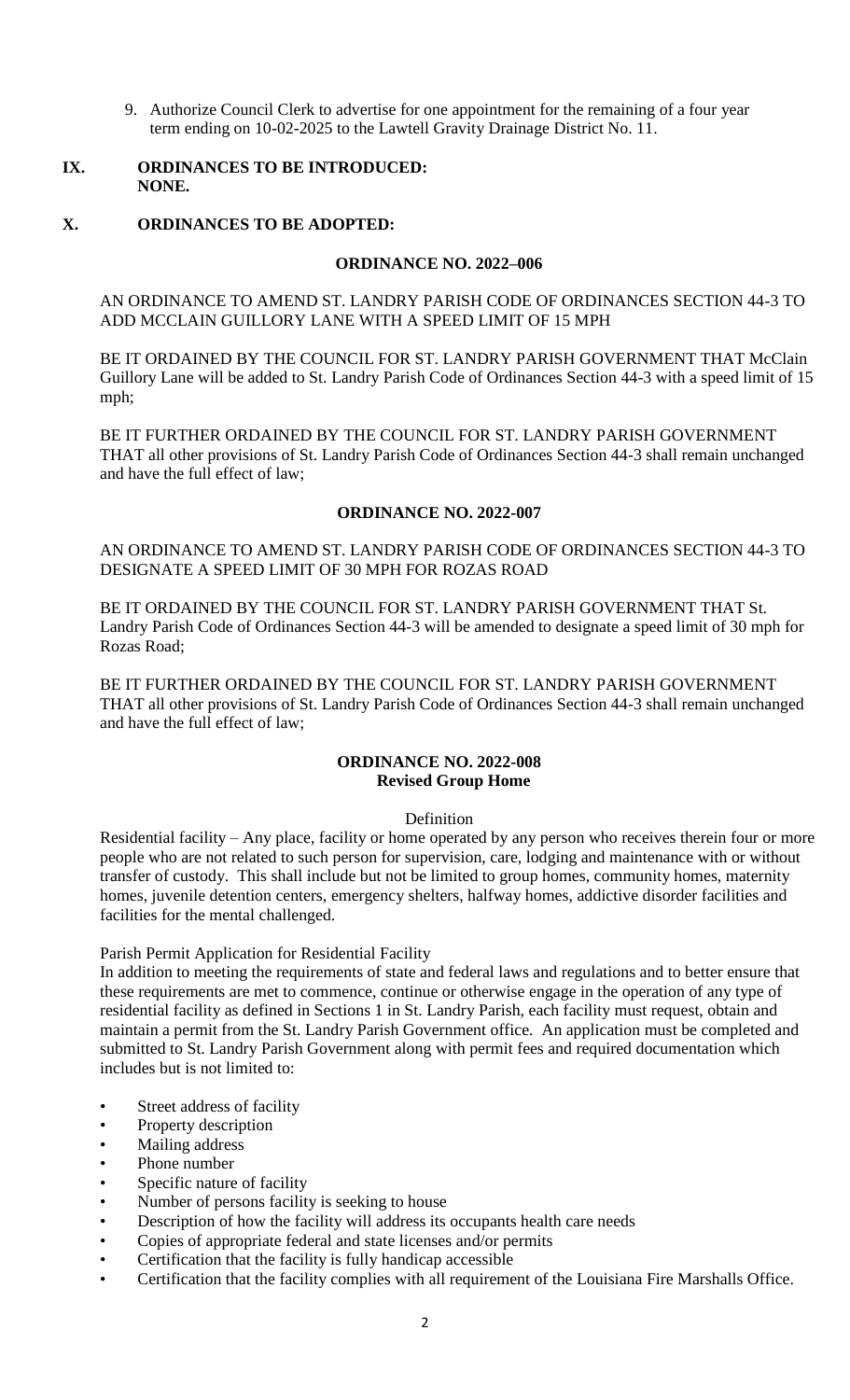Once St. Landry Parish Government deems the application packet complete, the permit request will be forwarded to the St. Landry Parish Council for initial review and placement on the agenda of the next council meeting. Thereafter, the permit request shall be set for public hearing for final approval and issuance if the Council deems the requirements in this Ordinance, the St. Landry Parish Home Rule Charter, and the St. Landry Parish Code of Ordinances, have been met.

Requirements

- a) Fencing For facilities housing twenty (20) or more persons, fencing is required. Fencing shall consist of a chain link construction at least eight (8') in height, shall be completely lighted and shall have an open security zone of one-hundred (100') feet on each side of the fencing. No shrubs, trees, obstructions, or impediments to vision shall be located within this security zone. Lighting for the security fence and the security zone must be provided from dusk until dawn.
- b) Security facilities housing twenty (20) or more persons are required to provide twenty-four (24) hour security services for the facility.
- c) Signage If the facility houses any person convicted of sex offenses or violent crimes, a sign shall be posted at each entrance of the facility on a sign with at least a four (4') foot by six (6') foot surface with four (4") inch lettering as to notify and inform the public of this fact. Language to be displayed on the signage referring to convicted sex offenders and violent criminals must be pre-approved during the application process. This signage shall be in addition to any other signage required under state and federal law.
- d) Supervision A supervisor must be on premises twenty-four (24) hours per day based on the number of people housed at the facility:

| Supervisors on Premises | Number of Persons Housed          |
|-------------------------|-----------------------------------|
| One $(1)$               | One $(1)$ to Twenty $(20)$        |
| Two $(2)$               | Twenty-one $(21)$ to Forty $(40)$ |
| Three $(3)$             | Forty-one $(41)$ to Sixty $(60)$  |

One additional supervisor who lives at the facility and works there as his/her full time occupation is required for each additional person, up to twenty (20) persons housed at the facility after sixty (60).

- No supervisor shall have ever been convicted of a felony grade offense in any jurisdiction. An average of one (1) or more full- time live-in-staff person/supervisor shall be on staff for each twenty (20) persons housed at the facility.
- e) Health Care Access- The facility shall provide its residents with regular access to health care providers.
- f) Handicap Access- The facility shall be fully handicap accessible and shall comply with all federal and state requirements for equal access to handicapped individuals.
- g) Clean and Sanitary Premises- The facility must maintain clean and sanitary conditions and shall be inspected and approved by Louisiana Department of Health and Hospitals, Department of Public Health, prior to opening and on a regular basis thereof.
- h) Flood Zone Restriction- No facility can be constructed in a federally designated flood zone without first obtaining approval of the United States Corp of Engineers.
- i) General Liability Insurance Coverage- The facility must maintain general liability insurance coverage with an insurance company licensed to do business within the State of Louisiana in the minimum amount of \$1,000,000 per incident and \$5,000,000 in aggregate coverage.
- j) Criminal Activity Deterrence The owner and operator must maintain the facility in such a manner as to curtail any criminal activity by persons housed at the facility.
- k) Centered on Property If the facility will be newly constructed or if within reasonable means by renovation of existing property, the owner and operator of the facility shall house its occupants in center of the property where it is located.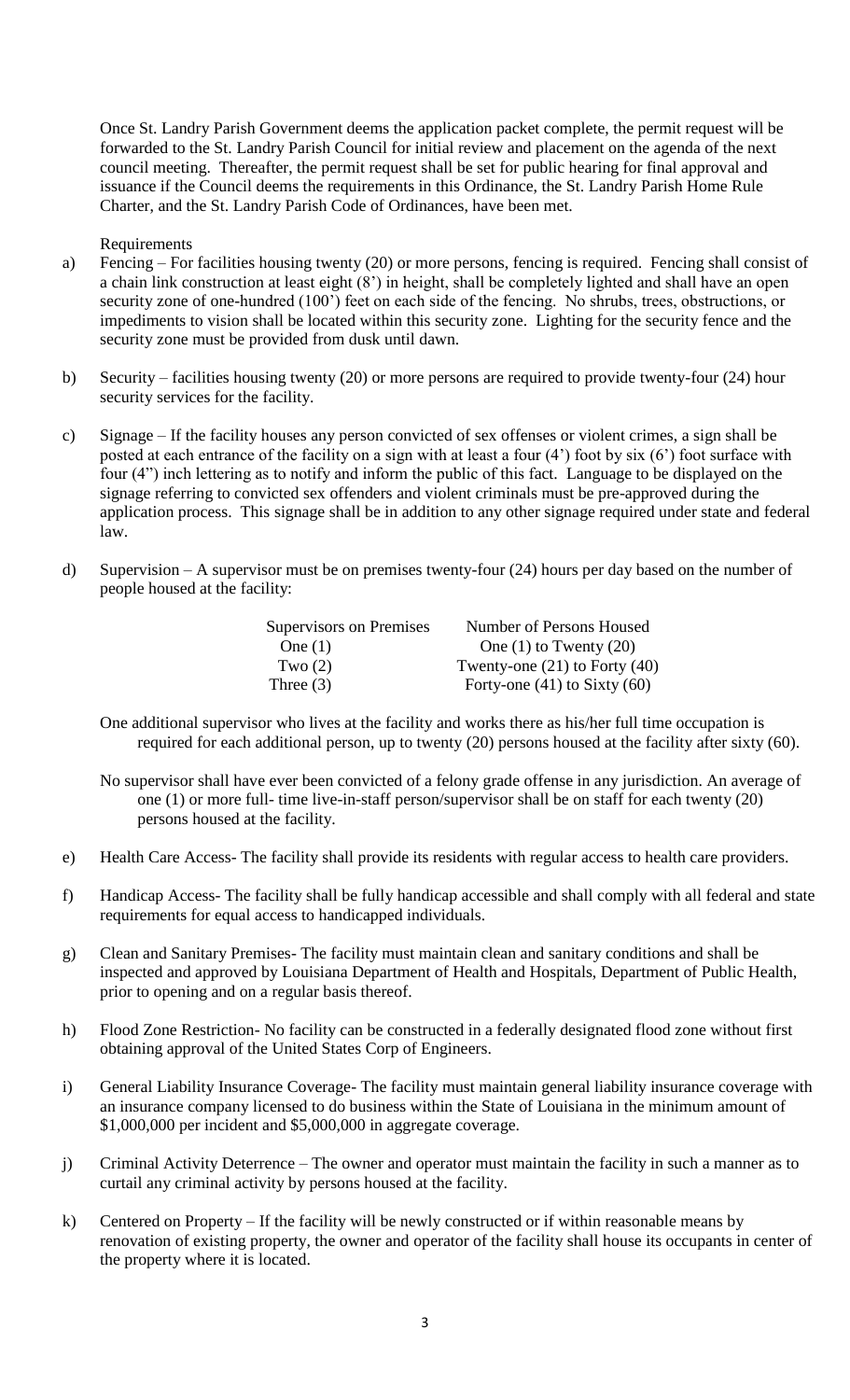#### Issuance of Permit

Prior to issuance of a permit hereunder, the St. Landry Parish Government shall first set a public hearing and in connection therewith publish a notice of the public hearing in its official journal. The public notice shall include:

- Municipal address of proposed facility
- Voting district of the proposed facility
- Date and time of hearing

Permits issued for Residential Facilities shall be for a period of five (5) years. Within six (6) months of the permit's expiration, a permit renewal must be sought by the owner of the facility. The renewal process shall be the same as the process for the original permit.

Grounds for Revocation of Permit

Any facility that fails to meet the requirements of this article shall have its permit revoked by St. Landry Parish Government. The permit holder shall be provided notice of a public hearing at least ten (10) days in advance of such hearing. The notice shall clearly state the violations or requirements that the facility has failed to meet.

If any occupant of the facility is convicted of a criminal offense or there is a evidence that criminal activity has resulted and this criminal conduct or criminal activity has resulted due to a breach of the permit holder's duties and responsibility as provided in this article, then the facility is subject to have its permit revoked as outlined hereinabove in this section.

General Penalty for Violation of Code; Continuing Offenses

In addition to civil sanctions, as provided by law, any person, corporation, company, partnership or entity, who owns and/or operates a residential facility required to be permitted shall be guilty of a separate criminal offense for each day of operation and shall be subject to punishment.

# **XI. RESOLUTIONS TO BE ADOPTED:**

### **RESOLUTION NO. 010-2022**

A RESOLUTION TO GRANT PARISH PRESIDENT JESSIE BELLARD AUTHORITY TO NEGOTIATE WITH THE OFFICE OF PUBLIC HEALTH REGARDING WIC REIMBURSEMENT AND SIGN CONTRACT.

 BE IT RESOLVED, that the St. Landry Parish Council authorizes Parish President Jessie Bellard to execute the negotiation with the Office of Public Health Regarding WIC REIMBURSEMENT and SIGN CONTRACT;

### **RESOLUTION NO. 011 - 2022**

A resolution ordering and calling special elections to be held in (i) Sub-Road District No.1 of Road District 11A of the Parish of St. Landry, State of Louisiana and (ii) Sub-Road District No. 2 of Road District 11A of the Parish of St. Landry, State of Louisiana, to authorize the levy of special taxes therein; making application to the State Bond Commission and providing for other matters in connection therewith.

BE IT RESOLVED by the Parish Council of the Parish of St. Landry, State of Louisiana (the "Governing Authority"), acting as the governing authority of (i) Sub-Road District No. 1 of Road District 11A of the Parish of St. Landry, State of Louisiana and (ii) Sub-Road District No. 2 of Road District 11A of the Parish of St. Landry, State of Louisiana (the "Districts"), that:

SECTION 1. Election Call. Subject to the approval of the State Bond Commission, and under the authority conferred by the Constitution of the State of Louisiana of 1974, including Article VI, Section 26 thereof, the applicable provisions of the Louisiana Election Code, and other constitutional and statutory authority, special elections are hereby called and ordered to be held in the Districts on TUESDAY, NOVEMBER 8, 2022, between the hours of six o'clock (6:00) a.m. and eight o'clock (8:00) p.m., in accordance with the provisions of La. R.S. 18:541, and at the said elections there shall be submitted to all registered voters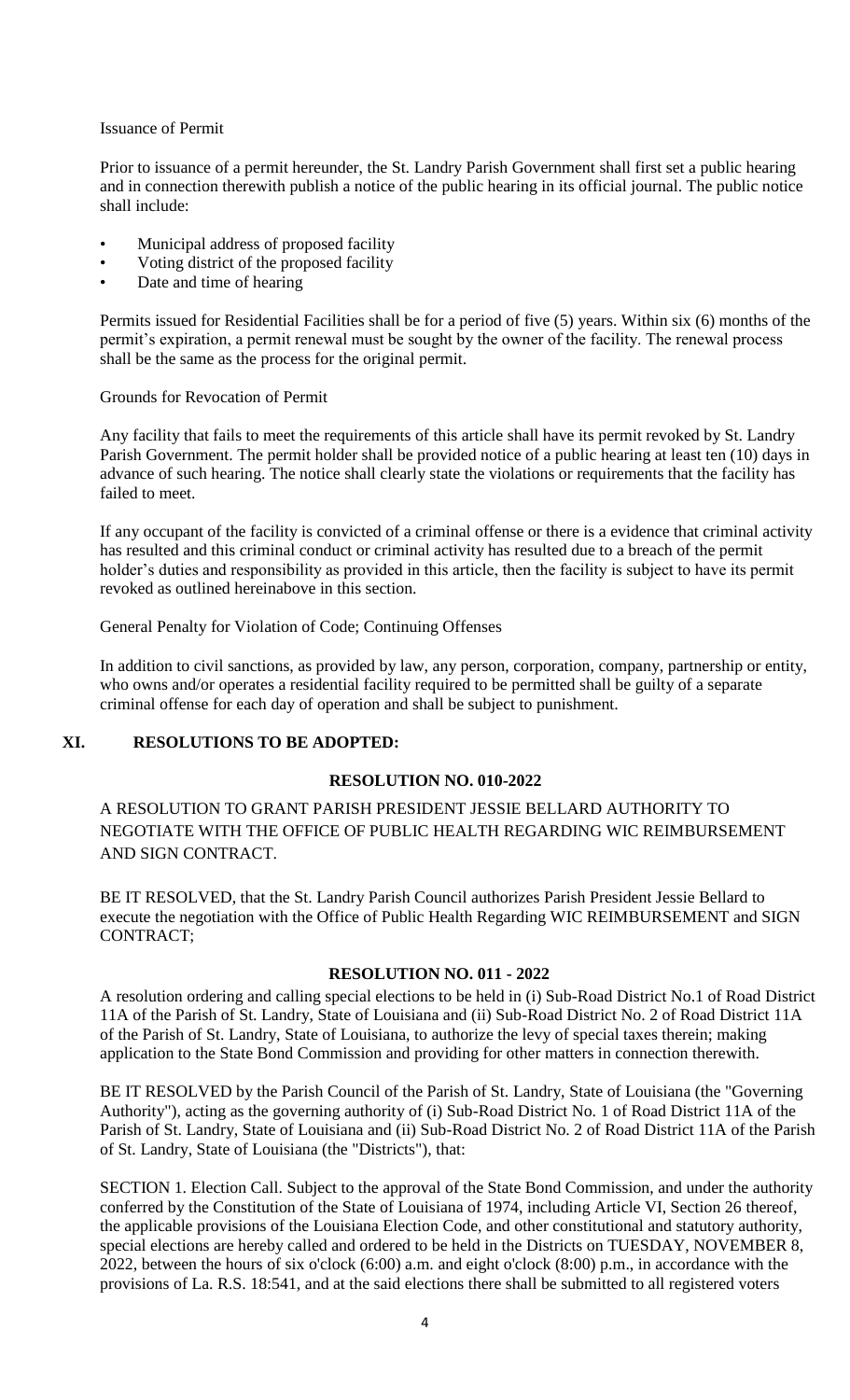qualified and entitled to vote at the said elections under the Constitution and laws of this State and the Constitution of the United States, the following propositions, to-wit:

### SUB-ROAD DISTRICT NO. 1 OF ROAD DISTRICT 11A OF THE PARISH OF ST. LANDRY, STATE OF LOUISIANA PROPOSITION (TAX RENEWAL)

Shall Sub-Road District No. 1 of Road District 11A of the Parish of St. Landry, State of Louisiana (the "District"), continue to levy a nine and fifty-six hundredths (9.56) mills tax on all the property subject to taxation within the District (an estimated \$300,000 reasonably expected at this time to be collected from the levy of the tax for an entire year), for a period of ten (10) years, beginning with the year 2023 and ending with the year 2032, for the purpose of improving, maintaining and operating public roads and bridges within the District, including the purchase of equipment therefor?

#### SUB-ROAD DISTRICT NO. 2 OF ROAD DISTRICT 11A OF THE PARISH OF ST. LANDRY, STATE OF LOUISIANA PROPOSITION (TAX CONTINUATION)

Shall Sub-Road District No. 2 of Road District 11A of the Parish of St. Landry, State of Louisiana (the "District"), continue to levy an eight and forty-three hundredths (8.43) mills tax on all the property subject to taxation within the District (an estimated \$217,600 reasonably expected at this time to be collected from the levy of the tax for an entire year), for a period of ten (10) years, beginning with the year 2023 and ending with the year 2032, for the purpose of improving, maintaining and operating public roads and bridges within the District, including the purchase of equipment therefor, said millage to represent a four hundredths of a mill (.04) increase (due to reappraisal) over the 8.39 mills tax authorized to be levied through the year 2022 pursuant to an election held November 6, 2012?

SECTION 2. Publication of Notice of Elections. A Notice of Special Elections shall be published in the official journal of the Districts once a week for four consecutive weeks, with the first publication to be made not less than forty-five (45) days nor more than ninety (90) days prior to the date of the elections, which Notice shall be substantially in the form attached hereto as "Exhibit A" and incorporated herein by reference the same as if it were set forth herein in full.

Notwithstanding the foregoing, prior to the publication of the Notice of Elections, the Chairman of the Governing Authority is authorized and directed to make any amendments to the foregoing propositions that may be required to comply with any state or federal regulatory agencies.

SECTION 3. Canvass. This Governing Authority shall meet at its regular meeting place, the Old City Market, 131 W. Bellevue Street, Opelousas, Louisiana, on WEDNESDAY, DECEMBER 21, 2022, at SIX O'CLOCK (6:00) P.M., and shall then and there in open and public session proceed to examine and canvass the returns and declare the result of the said special elections.

SECTION 4. Polling Places. The polling places for the precincts in the Districts are hereby designated as the polling places at which to hold the said elections, and the Commissioners-in-Charge and Commissioners, respectively, will be the same persons as those designated in accordance with law.

SECTION 5. Election Commissioners; Voting Machines. The officers designated to serve as Commissioners-in-Charge and Commissioners pursuant to Section 4 hereof, or such substitutes therefor as may be selected and designated in accordance with La. R.S. 18:1287, shall hold the said special elections as herein provided, and shall make due returns of said elections for the meeting of the Governing Authority to be held as provided in Section 3 hereof. All registered voters in the Districts will be entitled to vote at the special elections, and voting machines shall be used.

SECTION 6. Authorization of Officers. The Clerk of the Governing Authority is hereby empowered, authorized and directed to arrange for and to furnish to said election officers in ample time for the holding of said elections, the necessary equipment, forms and other paraphernalia essential to the proper holding of said elections and the Chairman and/or Clerk of the Governing Authority are further authorized, empowered and directed to take any and all further action required by State and/or Federal law to arrange for the elections.

SECTION 7. Furnishing Election Call to Election Officials. Certified copies of this resolution shall be forwarded to the Secretary of State, the Clerk of Court and Ex-Officio Parish Custodian of Voting Machines of St. Landry Parish and the Registrar of Voters of St. Landry Parish, as notification of the special elections, in order that each may prepare for said elections and perform their respective functions as required by law.

SECTION 8. Application to State Bond Commission. Application is made to the State Bond Commission for consent and authority to hold the special elections as herein provided, and in the event said elections carryfor further consent and authority to continue to levy and collect the special taxes provided for therein. A certified copy of this resolution shall be forwarded to the State Bond Commission on behalf of this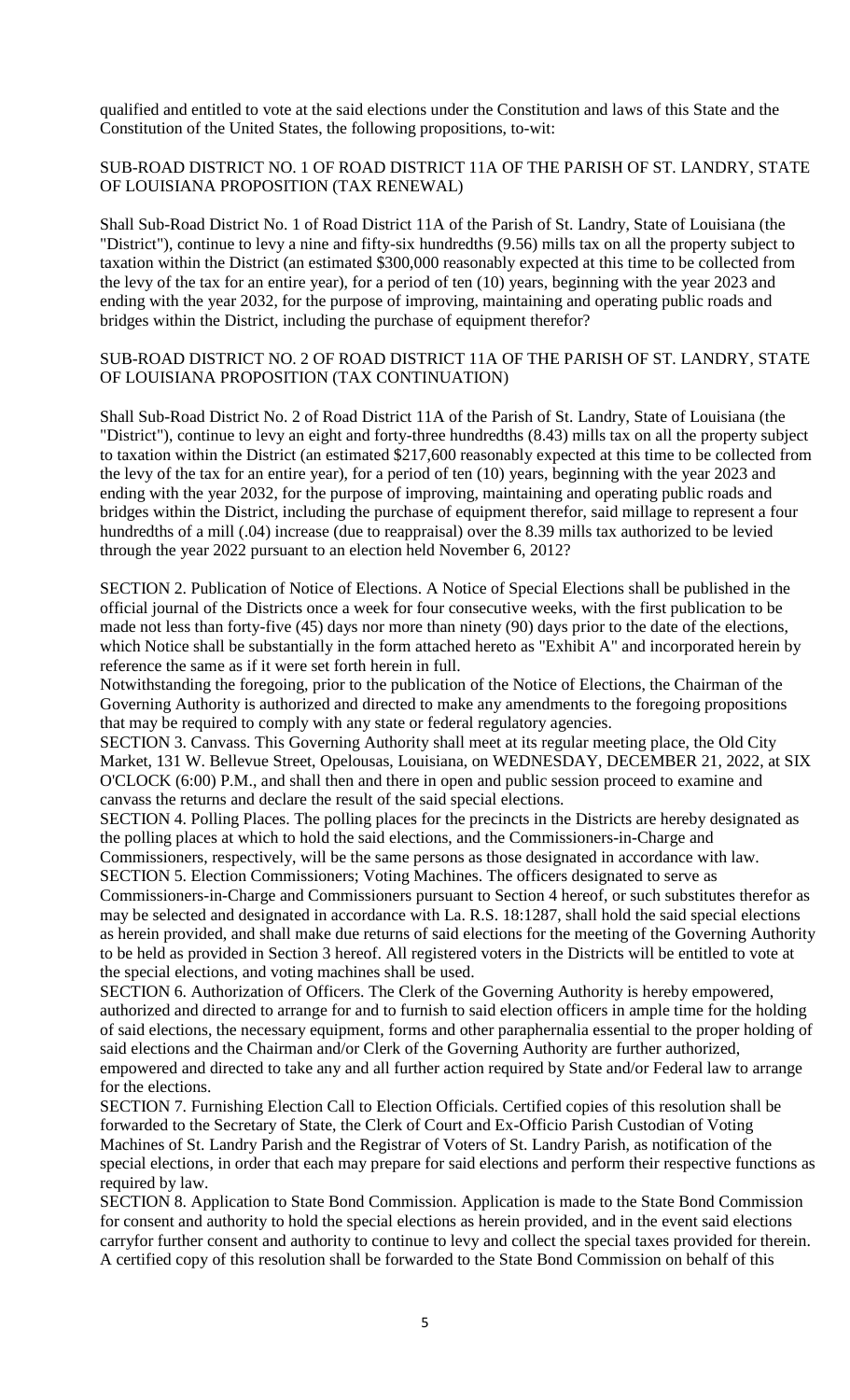Governing Authority, together with a letter requesting the prompt consideration and approval of this application.

# **XII. COMMITTEE MINUTES:**

#### **ADMINISTRATIVE/FINANCE COMMITTEE MEETING WEDNESDAY, MAY 4th, 2022 OLD CITY MARKET, 131 W. BELLEVUE ST. OPELOUSAS, LOUISIANA**

#### **ADMINISTRATIVE/FINANCE COMMITTEE MEETING MINUTES**

- 1. Chairman Wayne Ardoin called this meeting of the Administrative/Finance Committee of the St. Landry Parish Council to order.
- 2. Roll Call: Jerry Red Jr., Nancy Carriere, Harold Taylor, Wayne Ardoin and Timmy Lejeune. Ex-Officio Vivian Olivier. ABSENT: Easton Shelvin
- 3. Person to address the Committee: None.
- 4. Parish President & Finance Report: Administrative Finance Chairman Wayne Ardoin stated, "I think everybody got their Finance Report today via e-mail and on your cell phone. Does anyone have any questions? Go ahead Mr. Bellard." Parish President Jessie Bellard stated, "I don't have anything to report other than the Finance Report. A motion was made by Councilman Harold Taylor, seconded by Councilman Timmy Lejeune to accept the Parish President and Finance Report. On roll call vote: YEAS: Jerry Red Jr., Nancy Carriere, Easton Shelvin, Harold Taylor and Timmy Lejeune. NAYS: None. ABSENT: None. ABSTAINED: None. Motion carried.
- 5. Update on bid prices for the St. Landry Parish Courthouse windows. Parish President Jessie Bellard stated, "We are opening up bids Friday." Administrative Finance Chairman Wayne Ardoin stated, "Friday, so you will have it ready for the full council meeting?" Parish President Jessie Bellard stated, "I will advise you all whenever the bids come in."
- 6. Discuss creating Ordinances to make land lords more responsible for litter around their apartment complex. (Council Wayne Ardoin).

Administrative Finance Chairman Wayne Ardoin stated, "I ask that this be put on the agenda. I am running into a problem in Linwood East where we have a Subdivision and next to it we have an Apartment Complex. Solid Waste can only do so much. What is happening is there is a lot of litter. I am asking you Mr. Duplechain to look and see what we have or what we can put into place where we can put these landlords in a position where they will either straighten out their premises or they will pay someone so that we can keep these people from just having litter in their yard. They let put it in the dumpster then the wind blows it and it is in people yards. When you talk to the landlord, he wants to get abrasive with the people that live there. We all have to get along. Maybe we need to put some teeth in our ordinance, if we don't have any, where they will keep it a little cleaner."

Legal Counsel Garett Duplechain stated, "We have our Junk Ordinance on the books which we have enforced against landowners who have Junk, Junk Vehicles or items in their front yard. The definition of Junk items includes waste, paper, boxes and crates and or parts thereof. That applies to junk items on private lots, tracks of land, improved, unimproved, occupied, unoccupied where the owner permits these junk items to be left there so I would think that ordinance would apply to it. There is the civil remedy which we usually use. There is a criminal penalty, misdemeanor of a fine up to \$500.00 or up to six months in jail or both. So there is a criminal misdemeanor ordinance that applies and there is the civil remedy which we have used before such as on Hackberry Lane and the recent one that we are using now." Administrative Finance Chairman Wayne Ardoin stated, "Mr. Lewis, you are here tonight, do you know who owns the apartments in District 9? I am talking about by Wildlife and Fisheries and by Kenneth Boagni. Do you know the landlords who owns those apartments? There might be three complexes there. Do you know every landlord where you can let them know that this is what we have in place?" Mr. Richard Lewis stated, "I can find out."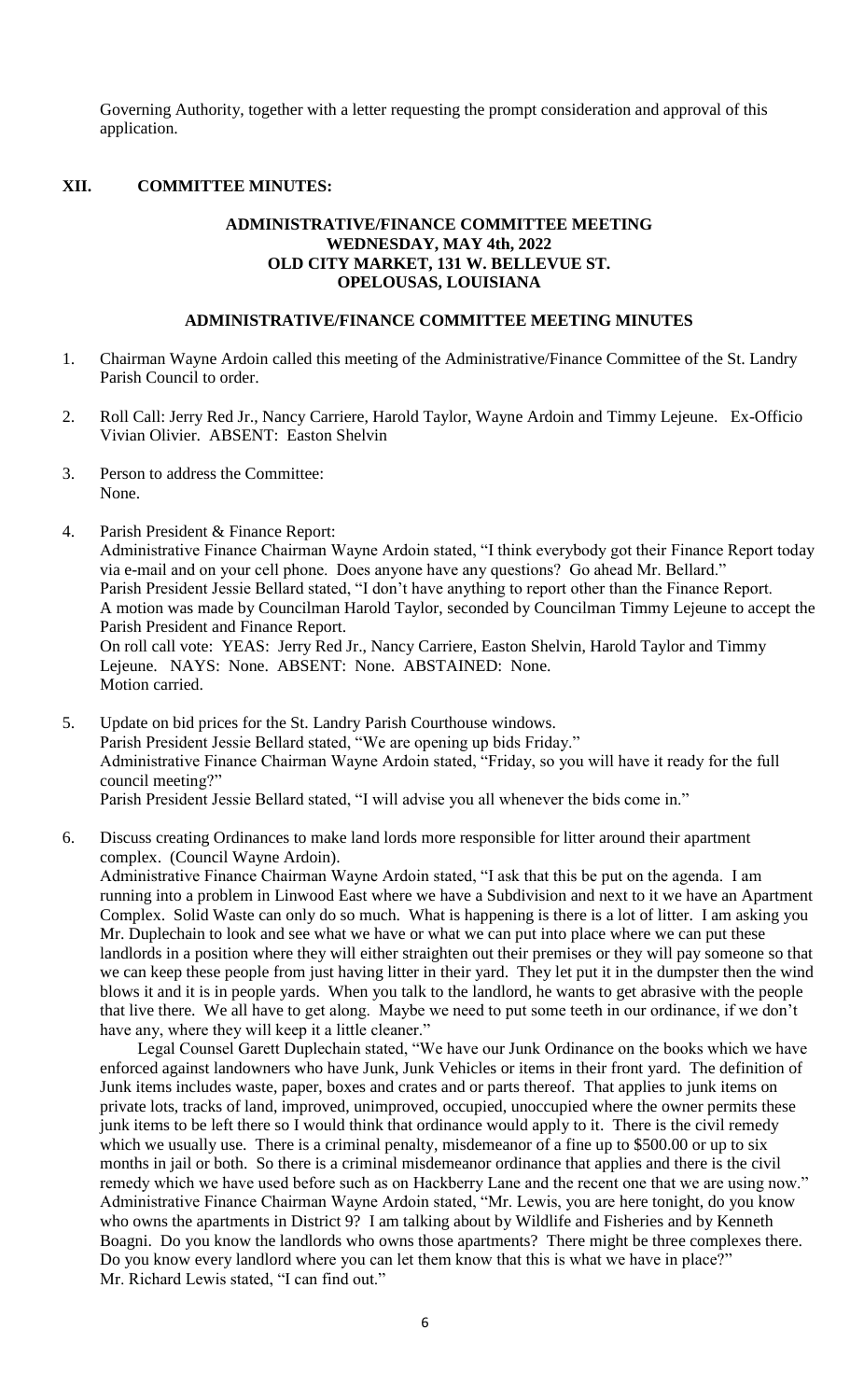Administrative Finance Chairman Wayne Ardoin stated, "Would you please, just like the truck that have been there for two months.

Mr. Richard Lewis stated, "He died."

Administrative Finance Chairman Wayne Ardoin stated, "He died, and I understand that. I am not questioning your job performance, something needs to happen. It is not just that Chevrolet Truck there is a Buick parked there now. They leave them there, these people have to look at that every day. Do you want to have to look at that when you go to your house in the evenings? We need to put something in place. Please I am just asking, we have got something, let's try to activate it. You get the phone calls and I get the phone calls and probably every other councilmember gets phone calls if they have some in their area. It is time we start policing up some of the situations. You agree Mr. President?" I would like to have something put into place where Mr. Lewis could report to us what he has found, who owns what." Councilwoman Nancy Carriere stated, "I will make that motion but I would like to add when a tenant moves out, a lot of times they bring everything to the road, somebody has to be responsible to call someone to pick this up. Sofas, Mattresses and Beds will lay out there for the longest. If we will ask the landlords to be a little more responsible when their tenant moves out, a lot of times all of this furniture is put to the road, especially if they are evicted, they just leave everything sitting out there and sometimes it is a long time."

Administrative Finance Chairman Wayne Ardoin stated, "Maybe Mr. Lewis and his group of people can let these landlords know that we will be policing up the situation. They mentioned his name a while ago, Mr. John Guidroz who works for Solid Waste Commission. That man has taken care of things. I called him this morning for some stuff in Park Vista, which is in Mr. Cummings City District but it is in my Election District. He takes care of things, call him, he will be Johnnie on the spot as far as getting stuff picked up. We just need some policing up is all that I am asking for.

A motion was made by Councilwoman Nancy Carriere, seconded by Councilman Harold Taylor to forward to Regular Meeting held on Wednesday, May 18th, 2022 authorizing Code Enforcement to contact Landlords that own apartment complexes and inform them that they will be held responsible for the cleanup after a tenant leaves the apartment. Also authorize Code Enforcement to present the council with a report on the names of the owners of the apartment complexes in our areas.

On roll call vote: YEAS: Nancy Carriere, Easton Shelvin, Harold Taylor, and Timmy Lejeune. NAYS: Jerry Red Jr. ABSENT: Easton Shelvin. ABSTAINED: None. Motion forwarded.

7. The St. Landry Parish Planning Department would like Preliminary & Final Approval of Derek Alexandrenko Partition/Subdivision Lots 1-13 located off Austin Road. Administrative Finance Chairman Wayne Ardoin stated, "I think everybody has this in their packet. Mr. Jarrell are you here? Is everything alright?" Mr. Jacob Jarrell stated, "Everything is good if you all have any questions, let me know."

Councilman Harold Taylor stated, "Does it meet codes and everything? The whole business." Mr. Jacob Jarrell stated, "Everything is Public Road, Public Utilities and Square Footage."

A motion was made by Councilman Harold Taylor, seconded by Councilwoman Nancy Carriere to forward to Regular Meeting held on Wednesday, May 18th, 2022 to authorize the approval for the Preliminary & Final approval of Derek Alexandrenko Partition/Subdivision Lots 1-13 located off Austin Road.

On roll call vote: YEAS: Jerry Red Jr., Nancy Carriere, Harold Taylor, and Timmy Lejeune. NAYS: None. ABSENT: Easton Shelvin. ABSTAINED: None. Motion forwarded.

8. The St. Landry Parish Planning Department would like final approval of Teche Ridge Subdivision Extension.

Administrative Finance Chairman Wayne Ardoin stated, "I think everyone has that in their packet from Morgan Goudeau & Associated, Inc. with the core samples. This subdivision has been in place for years, they are making an extension. This is the one with Mr. Gary Lavergne and his wife. You want to give us a little insight on that?"

Mr. Jacob Jarrell stated, "So everything as per this letter is completed. Road Construction and everything. We did provide the Maintenance Bond and the Insurance Bond. You all have all of that for the one year that they will retain ownership before you all will take it over. I will be getting with Jessie and we had sized culverts to pipe in asphalt ditches to prevent erosion to make it easier for maintenance. The drainage board did not want to accept maintenance over them. I ran an analysis and sized culverts to pipe in those asphalt ditches. As you know we are having a major issue….well he is having a major issue getting that amount of pipe at a reasonable price and at one time. So he is currently working on that right now.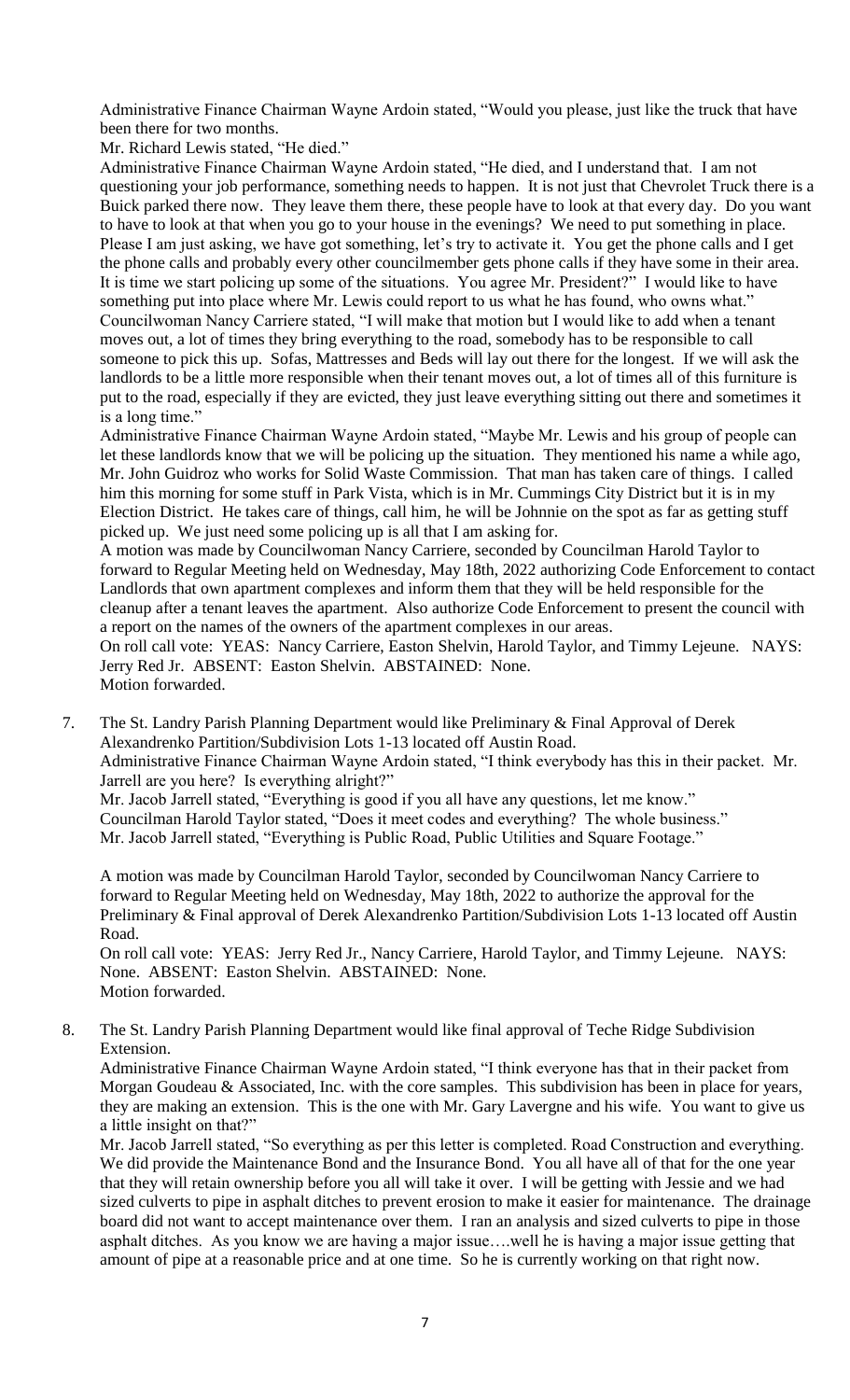Administrative Finance Chairman Wayne Ardoin stated, "Are we in favor of bringing this to the full council?"

Councilman Timmy Lejeune stated, "I have a question. Those downfall ditches, you all plan on piping that?"

Mr. Jacob Jarrell stated, "Yes Sir, maybe 1000 feet. There are two and we are planning of covering both of them."

Councilman Jerry Red Jr. questioned, "Is he in agreement with that?"

Mr. Jacob Jarrell stated, "He wants to do it."

Administrative Finance Chairman Wayne Ardoin questioned, "Have you ever been in that subdivision Mr. Red?"

Councilman Jerry Red Jr., stated, "No that is why I am asking."

Administrative Finance Chairman Wayne Ardoin stated, "It is pass Savoie's Sausage Kitchen. Lalonde Road in that dead end of the subdivision. It is an elaborate Subdivision, very well kept."

A motion was made by Councilman Harold Taylor, seconded by Councilman Timmy Lejeune to forward to Regular Meeting held on Wednesday May 18th, 2022 to authorize the St. Landry Parish Planning Department the final Approval of the Teche Ridge Subdivision Extension.

On roll call vote: YEAS: Jerry Red Jr., Nancy Carriere, Harold Taylor, and Timmy Lejeune. NAYS: None. ABSENT: Easton Shelvin. ABSTAINED: None.

Motion forwarded.

9. Forward to Full Council Resolution No. 010-2022.

A RESOLUTION TO GRANT PARISH PRESIDENT JESSIE BELLARD AUTHORITY TO NEGOTIATE WITH THE OFFICE OF PUBLIC HEALTH REGARDING WIC REIMBURSEMENT AND SIGN CONTRACT.

BE IT RESOLVED, that the St. Landry Parish Council authorizes Parish President Jessie Bellard to execute the negotiation with the Office of Public Health Regarding WIC REIMBURSEMENT and SIGN CONTRACT;

A motion was made by Councilman Jerry Red Jr., seconded by Councilman Harold Taylor to forward to Regular Meeting held on Wednesday, May 18th, 2022 to approve Resolution No. 010-2022. A RESOLUTION TO GRANT PARISH PRESIDENT JESSIE BELLARD AUTHORITY TO NEGOTIATE WITH THE OFFICE OF PUBLIC HEALTH REGARDING WIC REIMBURSEMENT AND SIGN CONTRACT.

BE IT RESOLVED, that the St. Landry Parish Council authorizes Parish President Jessie Bellard to execute the negotiation with the Office of Public Health Regarding WIC REIMBURSEMENT and SIGN CONTRACT;

On roll call vote: YEAS: Jerry Red Jr., Nancy Carriere, Harold Taylor, and Timmy Lejeune. NAYS: None. ABSENT: Easton Shelvin. ABSTAINED: None. Motion forwarded.

10. Forward to Full Council Resolution No. 011-2022.

A resolution ordering and calling special elections to be held in (i) Sub-Road District No.1 of Road District 11A of the Parish of St. Landry, State of Louisiana and (ii) Sub-Road District No. 2 of Road District 11A of the Parish of St. Landry, State of Louisiana, to authorize the levy of special taxes therein; making application to the State Bond Commission and providing for other matters in connection therewith.

BE IT RESOLVED by the Parish Council of the Parish of St. Landry, State of Louisiana (the "Governing Authority"), acting as the governing authority of (i) Sub-Road District No. 1 of Road District 11A of the Parish of St. Landry, State of Louisiana and (ii) Sub-Road District No. 2 of Road District 11A of the Parish of St. Landry, State of Louisiana (the "Districts"), that:

SECTION 1. Election Call. Subject to the approval of the State Bond Commission, and under the authority conferred by the Constitution of the State of Louisiana of 1974, including Article VI, Section 26 thereof, the applicable provisions of the Louisiana Election Code, and other constitutional and statutory authority, special elections are hereby called and ordered to be held in the Districts on TUESDAY, NOVEMBER 8, 2022, between the hours of six o'clock (6:00) a.m. and eight o'clock (8:00) p.m., in accordance with the provisions

of La. R. S. 18:541, and at the said elections there shall be submitted to all registered voters qualified and entitled to vote at the said elections under the Constitution and laws of this State and the Constitution of the United States, the following propositions, to-wit: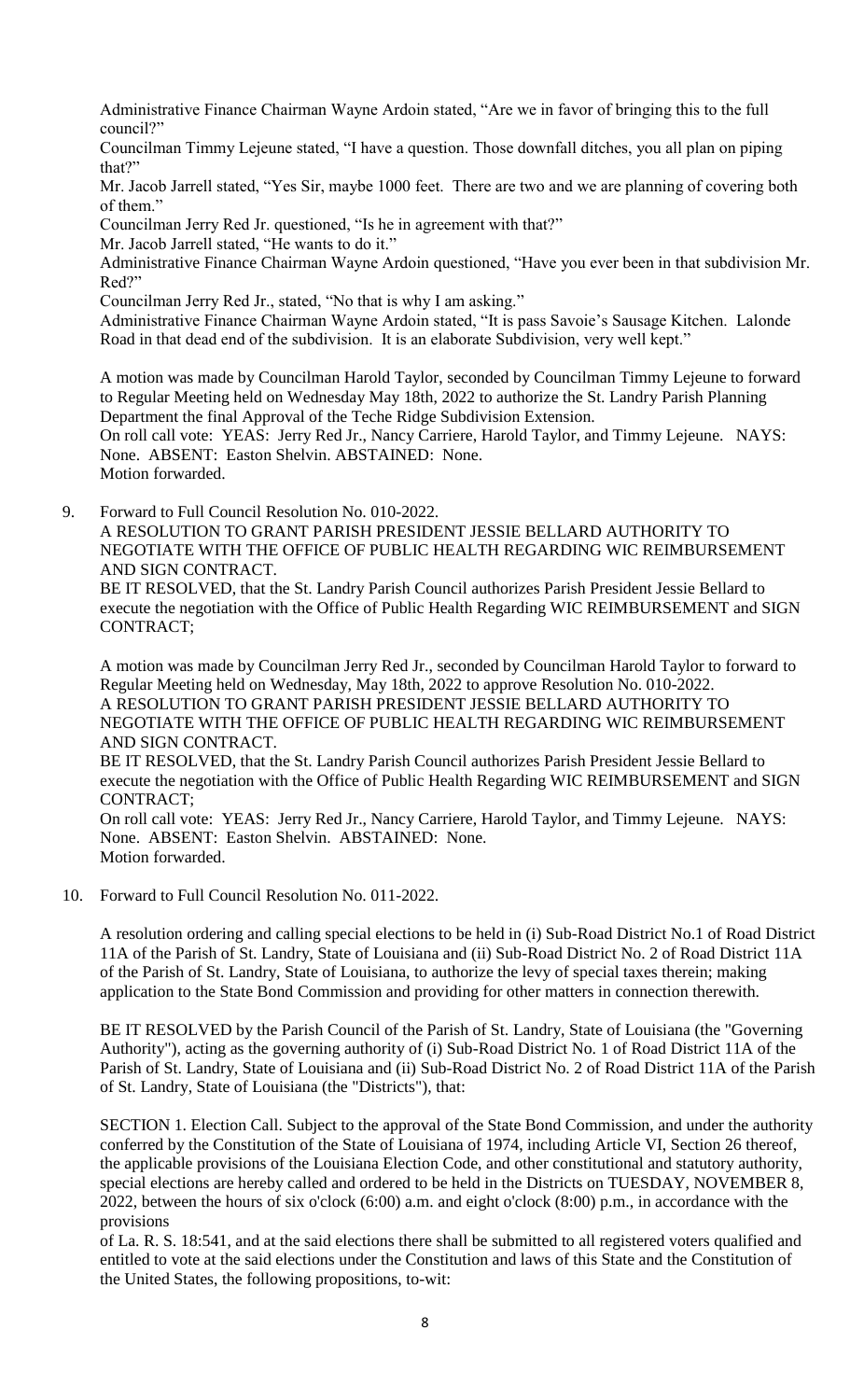# SUB-ROAD DISTRICT NO. 1 OF ROAD DISTRICT 11A OF THE PARISH OF ST. LANDRY, STATE OF LOUISIANA PROPOSITION (TAX RENEWAL)

Shall Sub-Road District No. 1 of Road District 11A of the Parish of St. Landry, State of Louisiana (the "District"), continue to levy a nine and fifty-six hundredths (9.56) mills tax on all the property subject to taxation within the District (an estimated \$300,000 reasonably expected at this time to be collected from the levy of the tax for an entire year), for a period of ten (10) years, beginning with the year 2023 and ending with the year 2032, for the purpose of improving, maintaining and operating public roads and bridges within the District, including the purchase of equipment therefor?

#### SUB-ROAD DISTRICT NO. 2 OF ROAD DISTRICT 11A OF THE PARISH OF ST. LANDRY, STATE OF LOUISIANA PROPOSITION (TAX CONTINUATION)

Shall Sub-Road District No. 2 of Road District 11A of the Parish of St. Landry, State of Louisiana (the "District"), continue to levy an eight and forty-three hundredths (8.43) mills tax on all the property subject to taxation within the District (an estimated \$217,600 reasonably expected at this time to be collected from the levy of the tax for an entire year), for a period of ten (10) years, beginning with the year 2023 and ending with the year 2032, for the purpose of improving, maintaining and operating public roads and bridges within the District, including the purchase of equipment therefor, said millage to represent a four hundredths of a mill (.04) increase (due to reappraisal) over the 8.39 mills tax authorized to be levied through the year 2022 pursuant to an election held November 6, 2012?

SECTION 2. Publication of Notice of Elections. A Notice of Special Elections shall be published in the official journal of the Districts once a week for four consecutive weeks, with the first publication to be made not less than forty-five (45) days nor more than ninety (90) days prior to the date of the elections, which Notice shall be substantially in the form attached hereto as "Exhibit A" and incorporated herein by reference the same as if it were set forth herein in full.

Notwithstanding the foregoing, prior to the publication of the Notice of Elections, the Chairman of the Governing Authority is authorized and directed to make any amendments to the foregoing propositions that may be required to comply with any state or federal regulatory agencies.

SECTION 3. Canvass. This Governing Authority shall meet at its regular meeting place, the Old City Market, 131 W. Bellevue Street, Opelousas, Louisiana, on WEDNESDAY, DECEMBER 21, 2022, at SIX O'CLOCK (6:00) P.M., and shall then and there in open and public session proceed to examine and canvass the returns and declare the result of the said special elections.

SECTION 4. Polling Places. The polling places for the precincts in the Districts are hereby designated as the polling places at which to hold the said elections, and the Commissioners-in-Charge and Commissioners, respectively, will be the same persons as those designated in accordance with law.

SECTION 5. Election Commissioners; Voting Machines. The officers designated to serve as Commissioners-in-Charge and Commissioners pursuant to Section 4 hereof, or such substitutes therefor as may be selected and designated in accordance with La. R.S. 18:1287, shall hold the said special elections as herein provided, and shall make due returns of said elections for the meeting of the Governing Authority to be held as provided in Section 3 hereof. All registered voters in the Districts will be entitled to vote at the special elections, and voting machines shall be used.

SECTION 6. Authorization of Officers. The Clerk of the Governing Authority is hereby empowered, authorized and directed to arrange for and to furnish to said election officers in ample time for the holding of said elections, the necessary equipment, forms and other paraphernalia essential to the proper holding of said elections and the Chairman and/or Clerk of the Governing Authority are further authorized, empowered and directed to take any and all further action required by State and/or Federal law to arrange for the elections.

SECTION 7. Furnishing Election Call to Election Officials. Certified copies of this resolution shall be forwarded to the Secretary of State, the Clerk of Court and Ex-Officio Parish Custodian of Voting Machines of St. Landry Parish and the Registrar of Voters of St. Landry Parish, as notification of the special elections, in order that each may prepare for said elections and perform their respective functions as required by law.

SECTION 8. Application to State Bond Commission. Application is made to the State Bond Commission for consent and authority to hold the special elections as herein provided, and in the event said elections carry for further consent and authority to continue to levy and collect the special taxes provided for therein. A certified copy of this resolution shall be forwarded to the State Bond Commission on behalf of this Governing Authority, together with a letter requesting the prompt consideration and approval of this application.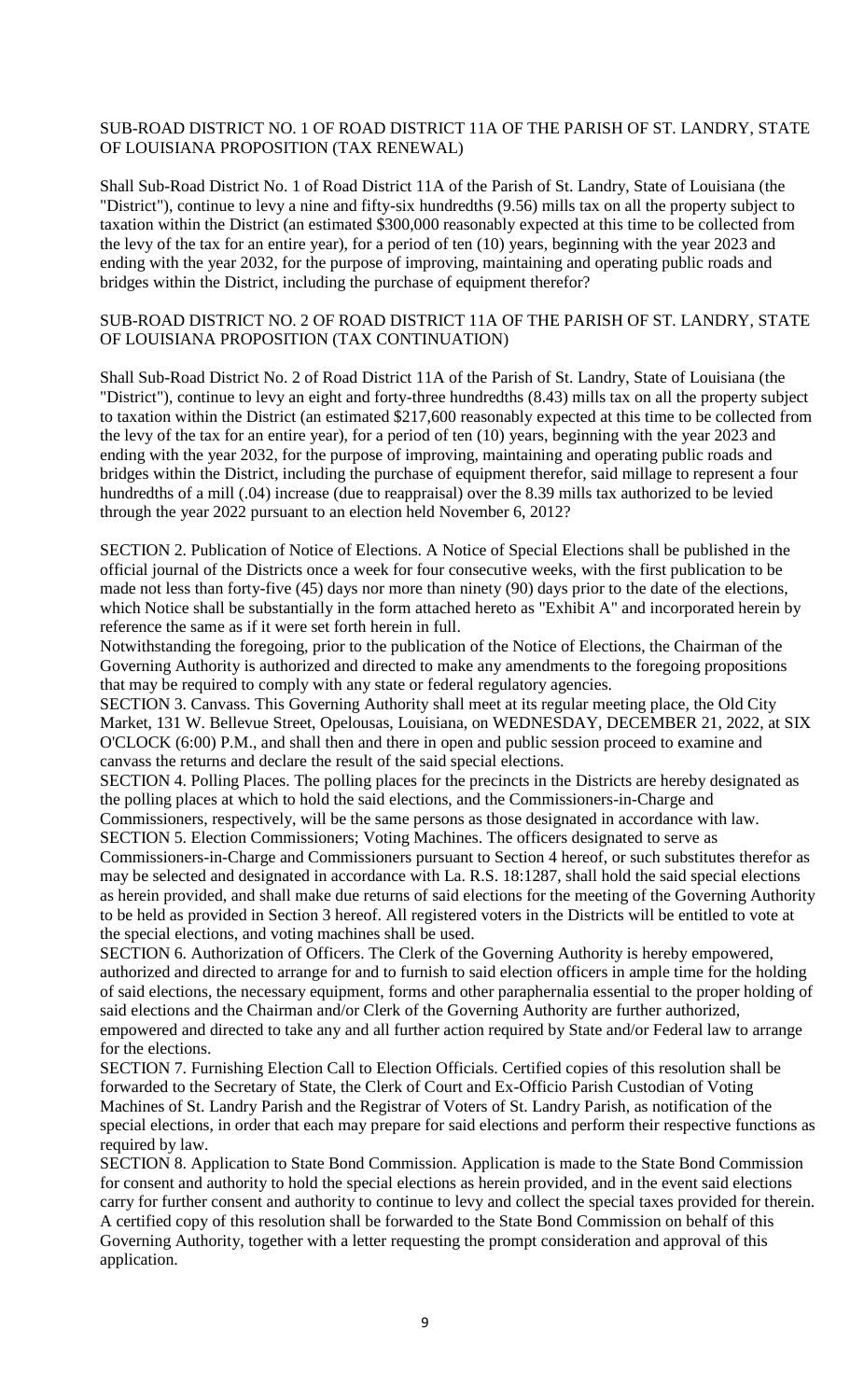Councilman Jerry Red Jr., questioned, "What District is that in?" Administrative Finance Chairman Wayne Ardoin stated, "That is in Dexter Brown's District and my District which is District 9."

A motion was made by Councilman Timmy Lejeune, seconded by Councilman Harold Taylor to forward to Regular Meeting held on Wednesday, May 18th, 2022 to approve Resolution No. 011-2022. On roll call vote: YEAS: Jerry Red Jr., Nancy Carriere, Harold Taylor, and Timmy Lejeune. NAYS: None. ABSENT: Easton Shelvin. ABSTAINED: None. Motion forwarded.

A resolution ordering and calling special elections to be held in (i) Sub-Road District No.1 of Road District 11A of the Parish of St. Landry, State of Louisiana and (ii) Sub-Road District No. 2 of Road District 11A of the Parish of St. Landry, State of Louisiana, to authorize the levy of special taxes therein; making application to the State Bond Commission and providing for other matters in connection therewith.

BE IT RESOLVED by the Parish Council of the Parish of St. Landry, State of Louisiana (the "Governing Authority"), acting as the governing authority of (i) Sub-Road District No. 1 of Road District 11A of the Parish of St. Landry, State of Louisiana and (ii) Sub-Road District No. 2 of Road District 11A of the Parish of St. Landry, State of Louisiana (the "Districts"), that:

SECTION 1. Election Call. Subject to the approval of the State Bond Commission, and under the authority conferred by the Constitution of the State of Louisiana of 1974, including Article VI, Section 26 thereof, the applicable provisions of the Louisiana Election Code, and other constitutional and statutory authority, special elections are hereby called and ordered to be held in the Districts on TUESDAY, NOVEMBER 8, 2022, between the hours of six o'clock (6:00) a.m. and eight o'clock (8:00) p.m., in accordance with the provisions of La. R. S. 18:541, and at the said elections there shall be submitted to all registered voters qualified and entitled to vote at the said elections under the Constitution and laws of this State and the Constitution of the United

States, the following propositions, to-wit:

# SUB-ROAD DISTRICT NO. 1 OF ROAD DISTRICT 11A OF THE PARISH OF ST. LANDRY, STATE OF LOUISIANA PROPOSITION (TAX RENEWAL)

Shall Sub-Road District No. 1 of Road District 11A of the Parish of St. Landry, State of Louisiana (the "District"), continue to levy a nine and fifty-six hundredths (9.56) mills tax on all the property subject to taxation within the District (an estimated \$300,000 reasonably expected at this time to be collected from the levy of the tax for an entire year), for a period of ten (10) years, beginning with the year 2023 and ending with the year 2032, for the purpose of improving, maintaining and operating public roads and bridges within the District, including the purchase of equipment therefor?

### SUB-ROAD DISTRICT NO. 2 OF ROAD DISTRICT 11A OF THE PARISH OF ST. LANDRY, STATE OF LOUISIANA PROPOSITION (TAX CONTINUATION)

Shall Sub-Road District No. 2 of Road District 11A of the Parish of St. Landry, State of Louisiana (the "District"), continue to levy an eight and forty-three hundredths (8.43) mills tax on all the property subject to taxation within the District (an estimated \$217,600 reasonably expected at this time to be collected from the levy of the tax for an entire year), for a period of ten (10)

years, beginning with the year 2023 and ending with the year 2032, for the purpose of improving, maintaining and operating public roads and bridges within the District, including the purchase of equipment therefor, said millage to represent a four hundredths of a mill (.04) increase (due to reappraisal) over the 8.39 mills tax authorized to be levied through the year 2022 pursuant to an election held November 6, 2012?

SECTION 2. Publication of Notice of Elections. A Notice of Special Elections shall be published in the official journal of the Districts once a week for four consecutive weeks, with the first publication to be made not less than forty-five (45) days nor more than ninety (90) days prior to the date of the elections, which Notice shall be substantially in the form attached hereto as "Exhibit A" and incorporated herein by reference the same as if it were set forth herein in full.

Notwithstanding the foregoing, prior to the publication of the Notice of Elections, the Chairman of the Governing Authority is authorized and directed to make any amendments to the foregoing propositions that may be required to comply with any state or federal regulatory agencies.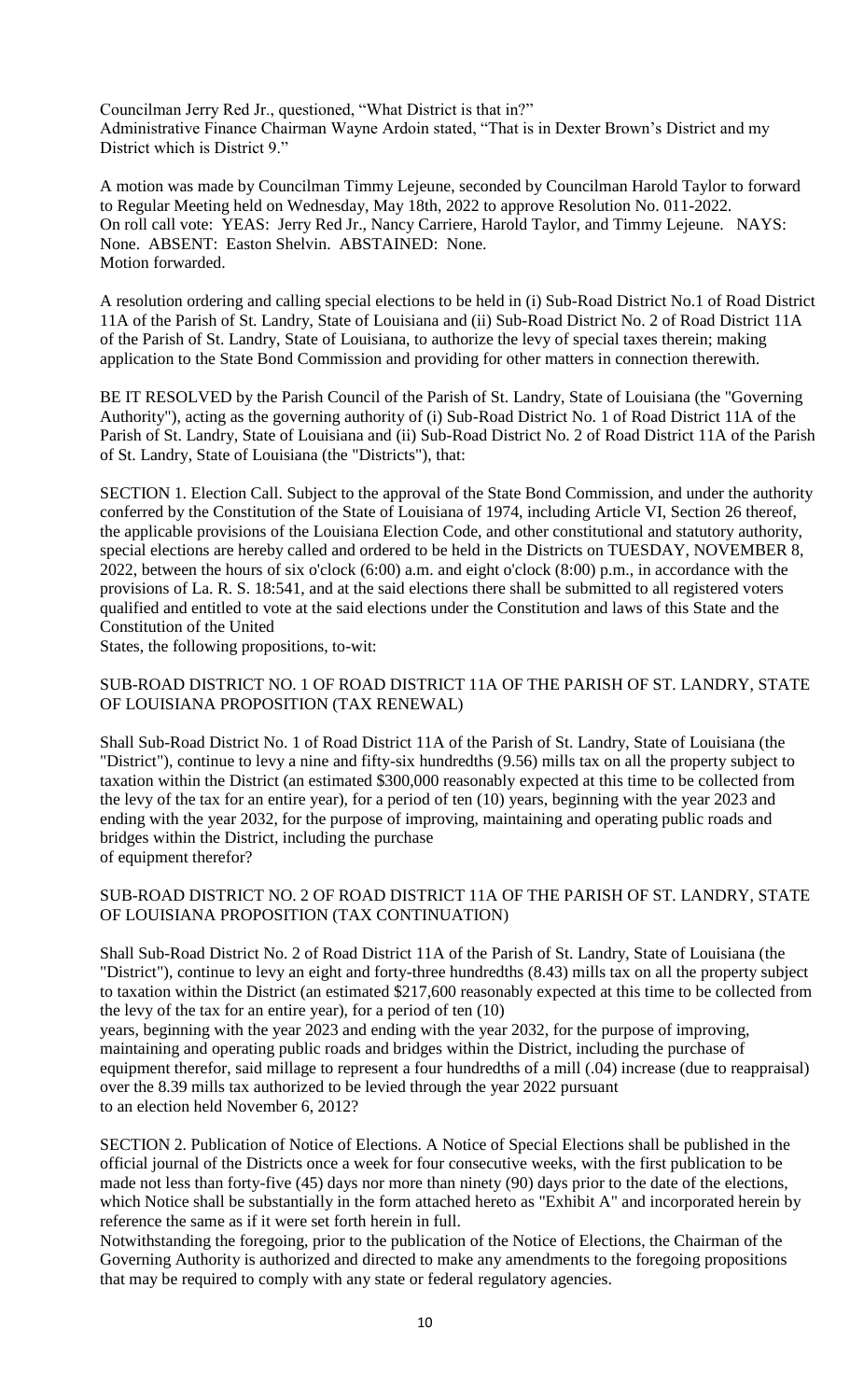SECTION 3. Canvass. This Governing Authority shall meet at its regular meeting place, the Old City Market, 131 W. Bellevue Street, Opelousas, Louisiana, on WEDNESDAY, DECEMBER 21, 2022, at SIX O'CLOCK (6:00) P.M., and shall then and there in open and public session proceed to examine and canvass the returns and declare the result of the said special elections.

SECTION 4. Polling Places. The polling places for the precincts in the Districts are hereby designated as the polling places at which to hold the said elections, and the Commissioners-in-Charge and Commissioners, respectively, will be the same persons as those designated in accordance with law. SECTION 5. Election Commissioners; Voting Machines. The officers designated to serve as

Commissioners-in-Charge and Commissioners pursuant to Section 4 hereof, or such substitutes therefor as may be selected and designated in accordance with La. R.S. 18:1287, shall hold the said special elections as herein provided, and shall make due returns of said elections for the meeting of the Governing Authority to be held as provided in Section 3 hereof. All registered voters in the Districts will be entitled to vote at the special elections, and voting machines shall be used.

SECTION 6. Authorization of Officers. The Clerk of the Governing Authority is hereby empowered, authorized and directed to arrange for and to furnish to said election officers in ample time for the holding of said elections, the necessary equipment, forms and other paraphernalia essential to the proper holding of said elections and the Chairman and/or Clerk of the Governing Authority are further authorized, empowered and directed to take any and all further action required by State and/or Federal law to arrange for the elections.

SECTION 7. Furnishing Election Call to Election Officials. Certified copies of this resolution shall be forwarded to the Secretary of State, the Clerk of Court and Ex-Officio Parish Custodian of Voting Machines of St. Landry Parish and the Registrar of Voters of St. Landry Parish, as notification of the special elections, in order that each may prepare for said elections and perform their respective functions as required by law.

SECTION 8. Application to State Bond Commission. Application is made to the State Bond Commission for consent and authority to hold the special elections as herein provided, and in the event said elections carry for further consent and authority to continue to levy and collect the special taxes provided for therein. A certified copy of this resolution shall be forwarded to the State Bond Commission on behalf of this Governing Authority, together with a letter requesting the prompt consideration and approval of this application.

11. Discuss any other business properly brought before this committee.

Parish President Jessie Bellard stated, "The Subdivision issue a while ago with the Buller's. Here is the next thing. We have been discussing that with our attorney, back and forth, that is why it was here tonight. What they can do, according to our ordinance is subdivide it into three pieces, and it is family, so it does not have to come to the council, okay. I did not want to go that route because, at that point it becomes three pieces then they can subdivide it into three and circumvent the whole process of the ordinance. I am just letting you all know, and that is why I want to get Garett, Garett is aware of what is going on because we have been discussing it for the last six weeks. We are trying to get these people some kind of resolution to their problem without them circumventing our ordinance. I am just thinking we will have an issue at some point. So I just wanted to put it out there and I want to get some kind of legal advice on that as well."

Councilman Harold Taylor stated, "Mr. Jarrell, tell me about the three slots or whatever."

Mr. Jacob Jarrell stated, "So, there is an exception in our ordinance that allows for family partitions to be exempt. Since they are exempt the usually do a private road or rite of passage. That is where you see the problem because then the family turns around and ends up selling it to somebody and they have no road." Councilman Harold Taylor stated, "So if they divide a property into three lots and one of them says I want to divide it into two lots, what does the ordinance say about dividing period?"

Mr. Jacob Jarrell stated, "Well, I will tell you my recommendation because I got those plats when it started from Karia and I saw what they were trying to do. I said you need to flag that and I would not approve that but that is more of a legal thing. I don't think our parish has a way of catching it beyond the family partition. I think it should only be within the family but that is more of a question within the council. If you are going to break it up and sell it further, I don't……"

Councilman Harold Taylor stated, "I guess my question is, if they do the family partition with three lots and one of the three lots is divided into, let's say three acres, what is the subdivision ordinance say about subdividing property period? If you divide it into two parts you have to come back and get a permit, don't you?"

Mr. Jacob Jarrell stated, "Yes, administratively, it does not have to come to you all. It has to come administratively."

Councilman Harold Taylor stated, "We can catch it then?"

Parish President Jessie Bellard stated, "Administratively means it is coming to my office, not to you all."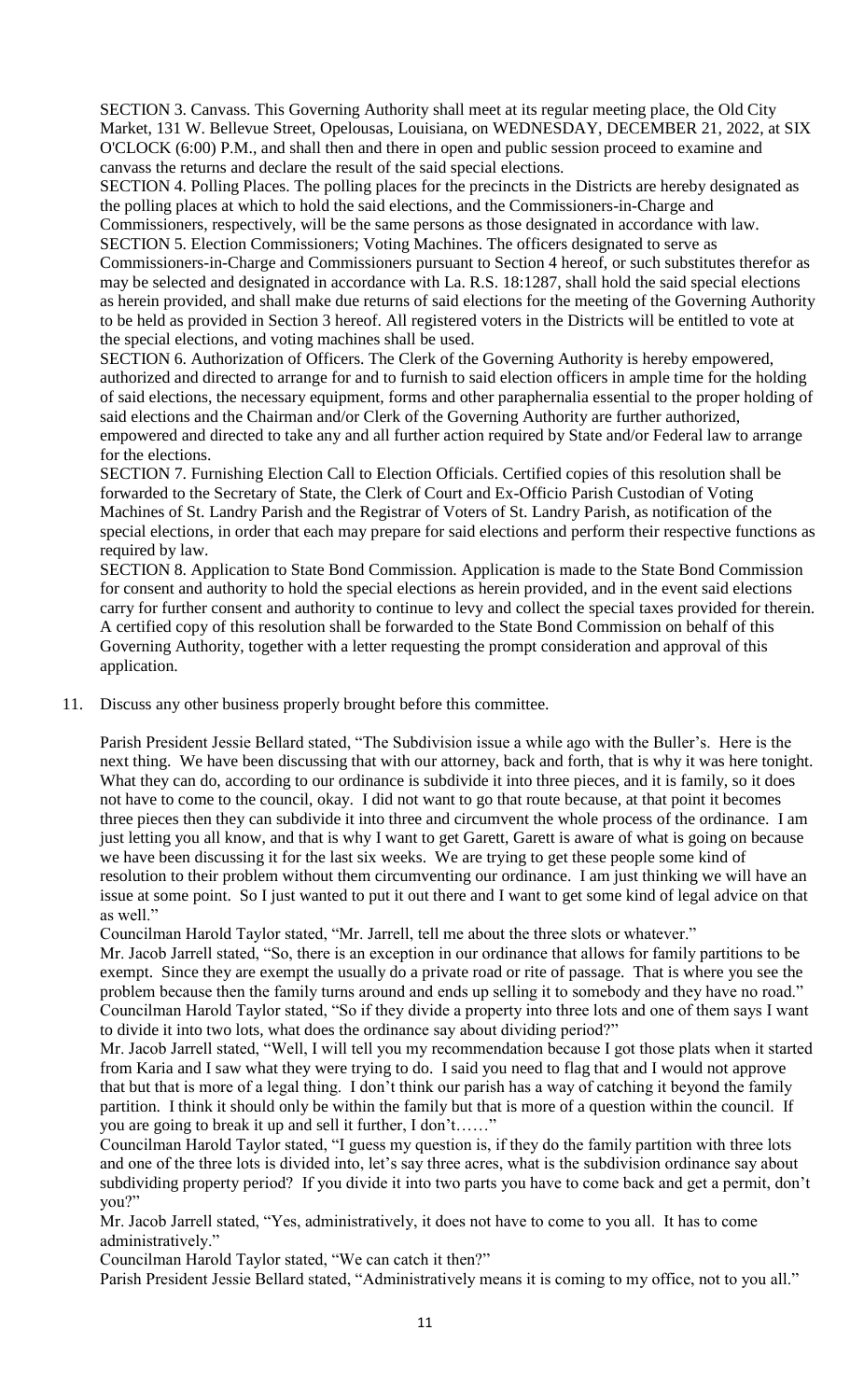Councilman Harold Taylor stated, "Absolutely, I got that. Will you let it happen or not let it happen?" Parish President Jessie Bellard stated, "Well that is my problem. I was trying to get it thru here so we can have a public road, have a public subdivision and not have to go thru all the other rig-a-ma-ro. So, what is going to end up happing, they will have their subdivision that they want and it will be private and there is nothing that we can do about it."

Councilman Coby Clavier stated, "I might want to rethink my motion."

Parish President Jessie Bellard stated, "I was just trying to get to a legal answer because I think we are going to have some issues and I did not want it to become the loop-hole. I wanted to come in front of this council."

Mr. Jacob Jarrell stated, "I believe that you all should be able to stop that in your office if they are selling to somebody other than family."

Parish President Jessie Bellard stated, "If a person has a 20 acre tract of land and they want to divide it into two, then they can do that. Right now he can take that land and divide it into three. Three different owners, two kids and the mom and dad. One of the kids says I will divide it into two."

Councilman Harold Taylor stated, "Then they will have to come to you for a permit and you can say no you can't do that."

Parish President Jessie Bellard stated, "That is nothing saying that I have to deny it. That is my problem. There is nothing telling me that I can say no because they are within the Ordinance. That is where my problem is and that is why I wanted the council input."

Mr. Jacob Jarrell stated, "The reason he is saying that is because the private road and the right-of-way have already been established. In the past is why we had this problem."

Councilman Harold Taylor stated, "Maybe we need to look at the ordinance and see if we can tweak it." Parish President Jessie Bellard stated, "There is a loophole right there that can come and bite us pretty bad. I am just letting you all know."

Councilman Harold Taylor stated, "Can you work on that and maybe come up with something?" Parish President Jessie Bellard stated, "I will get with Garett."

Administrative Finance Chairman Wayne Ardoin stated, "Please come up with something."

Legal Counsel Garett Duplechain stated, "The ordinance, if it is less than five tracts after the initial approval is granted then it does not have to go thru the rest of the ordinance. Less than five tracts. On this particular piece, has the 60 acres been purchased yet by Shala and her sisters?" Then there is a plat that is recorded right now that divides into three pieces. We have three pieces, three tracts. That is less than five, so if they go ahead and develop it now, after initial approval is granted by our executive office, then they don't have to go thru the rest of the ordinances. Because right now, it is three tracts, that is less than five. Three tracts is what is recorded. So that is as it stands right now. Now if it was two, three years, five years, eight years from now and they go and divide it some more then it becomes less than five tracts again, then they can inch their way along without going thru the ordinance but if it becomes eight tracts, next week they have to go thru all of our ordinances."

Mr. Jacob Jarrell stated, "He is correct. When I received all of those plats, that is the way around it but I advised them that I don't think that is right. That is not how I recommend you do it. What I told them from the very beginning, and I am not even their surveyor, I told them to do what you want to do and bring it to the full council and tell them what you have and you have to request a private before you do anything present it on paper, not even a full survey and get a variance. Because you all have this issue of the 30 foot road, before you move forward with anything. I think the way around it is what the people have done in the past and what you see basically rock thrown on grass and they call it a private road and you have these issues now because that is what people have done in the past."

Administrative Finance Chairman Wayne Ardoin stated, "You will keep us abreast on what is going on here. You remember what Mr. Taylor you many meetings ago. You put those shoes on and you come here, you have to represent us in a way. I have not forgotten that night."

Mr. Jacob Jarrell stated, "I am 100%. I have given you all everything. That is why I said they should have not been here because they were not on the agenda."

Administrative Finance Chairman Wayne Ardoin stated, "We want to do what is correct for the people of St. Landry. I don't want to go back to this Fleur Des Coteau thing again."

Parish President Jessie Bellard stated, "You all do realize that is does not get to Jacob."

Administrative Finance Chairman Wayne Ardoin stated, "I know that, it comes to you but yet you are trying to help the situation. Don't make us suffer later on with well you all did it, you all did it for those other people."

Parish President Jessie Bellard stated, "I want you all to realize that I am following the ordinance that is passed. I am letting you all be aware of it that this is a loophole that I can't say no to."

Administrative Finance Chairman Wayne Ardoin stated, "The thing about it is you need to get with Garett. Parish President Jessie Bellard stated, "I just wanted you all to be aware that Jacob, Garett and I have been discussing this and we have seen where we might have a problem and that is why we wanted it to come here so they would not go the other way."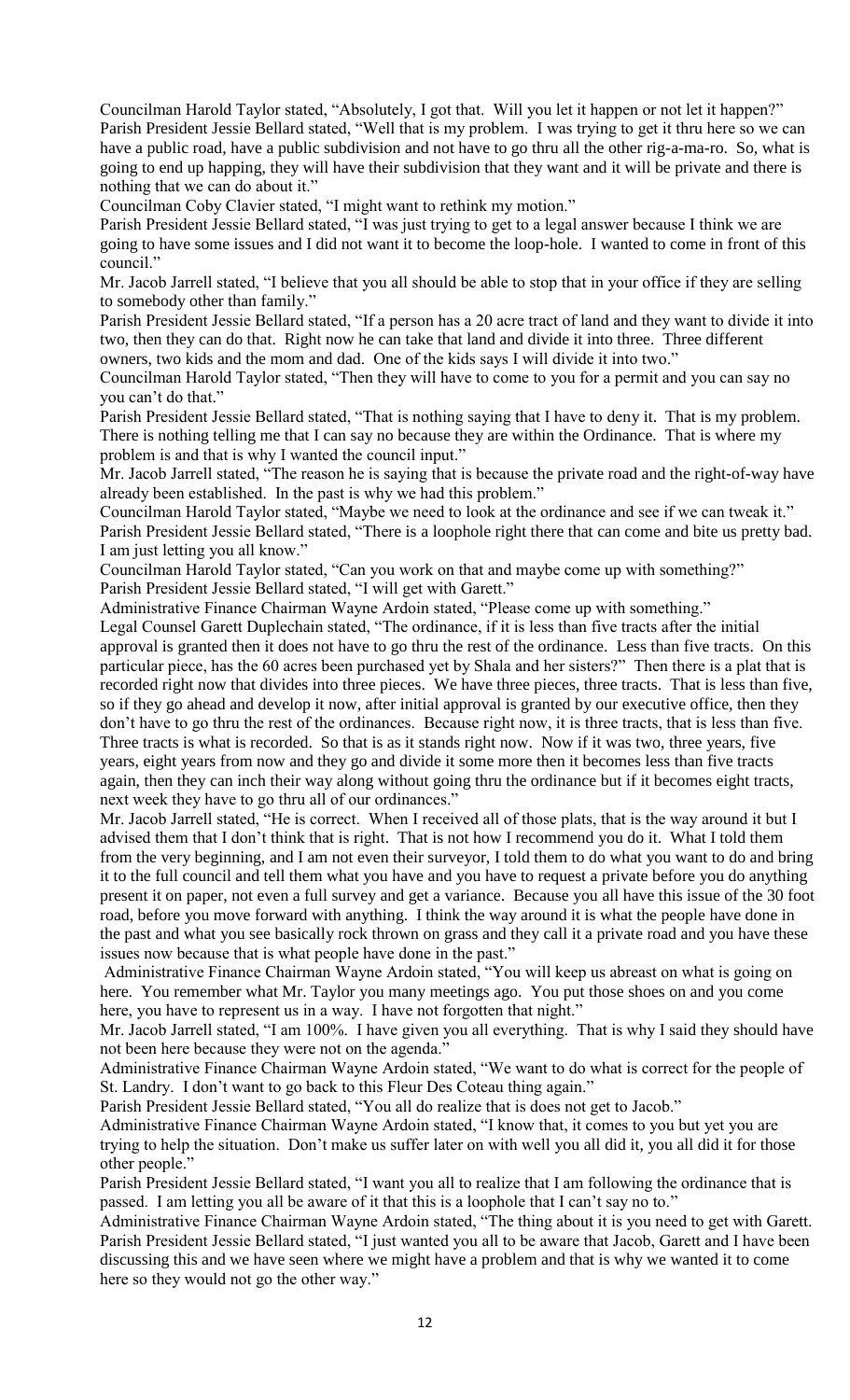Administrative Finance Chairman Wayne Ardoin stated, "Try to get it amended where we can bring it to the full council and explain and let's go with it. Either down or up."

Councilwoman Nancy Carriere stated, "Jacob, I appreciate you standing up for what you believe. I think you were the surveyor on Church Road and we have almost the same situation and on Jennings Road. On Jennings Road is how he got around……."

Mr. Jacob Jarrell stated, "He did four. I believe at that time the ordinance was not for anything over 3 acres."

Councilwoman Nancy Carriere stated, "Yes, back then when he did that. I agree with you, it is limestone grass which is a mess and he has not sold one lot. On Church Street, it is almost the same, Church Road, I think you all did the same surveying on that when that man bought so many acres and he has divided it into family. He has put a limestone road and I was wondering how that was possible. That is in Mr. Gil's District."

Mr. Jacob Jarrell stated, "Family partitions are exempt from the subdivision ordinance. The still have to meet the 16,090 feet of frontage but they are exempt other than they don't need any approval."

Councilwoman Nancy Carriere stated, "I think that ladies problem is land lock. They don't realized that when they buy into stuff like that. I have family that is dealing with that right now."

Councilman Timmy Lejeune questioned, "We started off with five people and now we are down to three people, so what is the truth?"

Mr. Jacob Jarrell stated, "I don't know."

Councilman Timmy Lejeune, "Are you following what I am asking? From the very beginning we said there were five people that would be involved in this subdivision. Five people, now we are down to three, now we are all family."

Parish President Jessie Bellard stated, "Timmy, this is simple, the reason why we are bringing it to the council is because the initial part was going to be three. The three families and it goes within the ordinance, perfectly legal even to the point where in another year or so they sell one lot or another lot, again, it meets the ordinance that is written. There is no back store, I don't want no one implying that there is a back store to this. We could have done this and helped them out and not even bring it to the council. But we wanted to make sure that the council is aware of these loopholes so we can address those problems."

Councilman Timmy Lejeune stated, "Mr. Bellard, who are the other property owners that will be in that development?"

Parish President Jessie Bellard stated, "It is their family.

Councilman Timmy Lejeune stated, "I will go back and look at the minutes. But I did understand that 5 people were involved from the very beginning of this process. So if we would have said there is a variance and we let you have it, we would not be having this discussion. But the variance was denied, they did not get a motion, now we are down to three. I just want to know how the story change from the very beginning where there was no motion accepted."

Parish President Jessie Bellard stated, "The Plat of survey and the sale of the property is into three pieces. They wanted to make sure that you all saw the end result which is this. Right now it is just three people. They wanted you all to see what the end result was going to be. That is what we are telling them, we can't just do it…..They can do it like they want to and we can't tell them no. The thing is this is the end result. I did not create this ordinance, this is the ordinance that is passed by the council so we just have to tweak it." Councilman Timmy Lejeune was not clear on the mic with his response.

Parish President Jessie Bellard stated, "This right here is the final draft. I wanted you all to see what the end result was going to be, this. Now the original part was going to be the same 60 acres into three plats which is how it is now. They wanted to be able sell the lots and develop a subdivision. Now they can't do nothing except go back to the three and do the loop around and not come to the council at all and have a private road. We don't want private road. I will get with Garett and see if we can tweak it."

Councilman Harold Taylor stated, "Here is my question. If we do a variance for one, we do a variance for all. If we don't do a variance, we are opening a can of worms."

Parish President Jessie Bellard stated, "It is a catch 22. I know."

Mr. Jacob Jarrell stated, "Mr. Harold, to that point that is not necessarily the case for a variance. There have to be a special, I agree, you just can't give a variance to give it in a special circumstance like this. I am not telling you all to do it, I am just telling you all the difference. I don't think anybody should come up here and just request a private road because they don't feel like building a public road. I don't think they can get the 60 feet and that is why they are just requesting for it to be private. You won't get a recommendation from us or Carl to make that public. I don't think that you all should maintain that. Other than that, that is still up to you all."

Administrative Finance Chairman Wayne Ardoin stated, "Out of this committee, can we make a motion, Mr. Garett, can we make a motion that you go back to this ordinance and we tweak it where you are not going to have this circumstance right here. My concern is, five years down the road, those three partitions, when those three sections of property, let's say they sell to somebody and they say that is not what we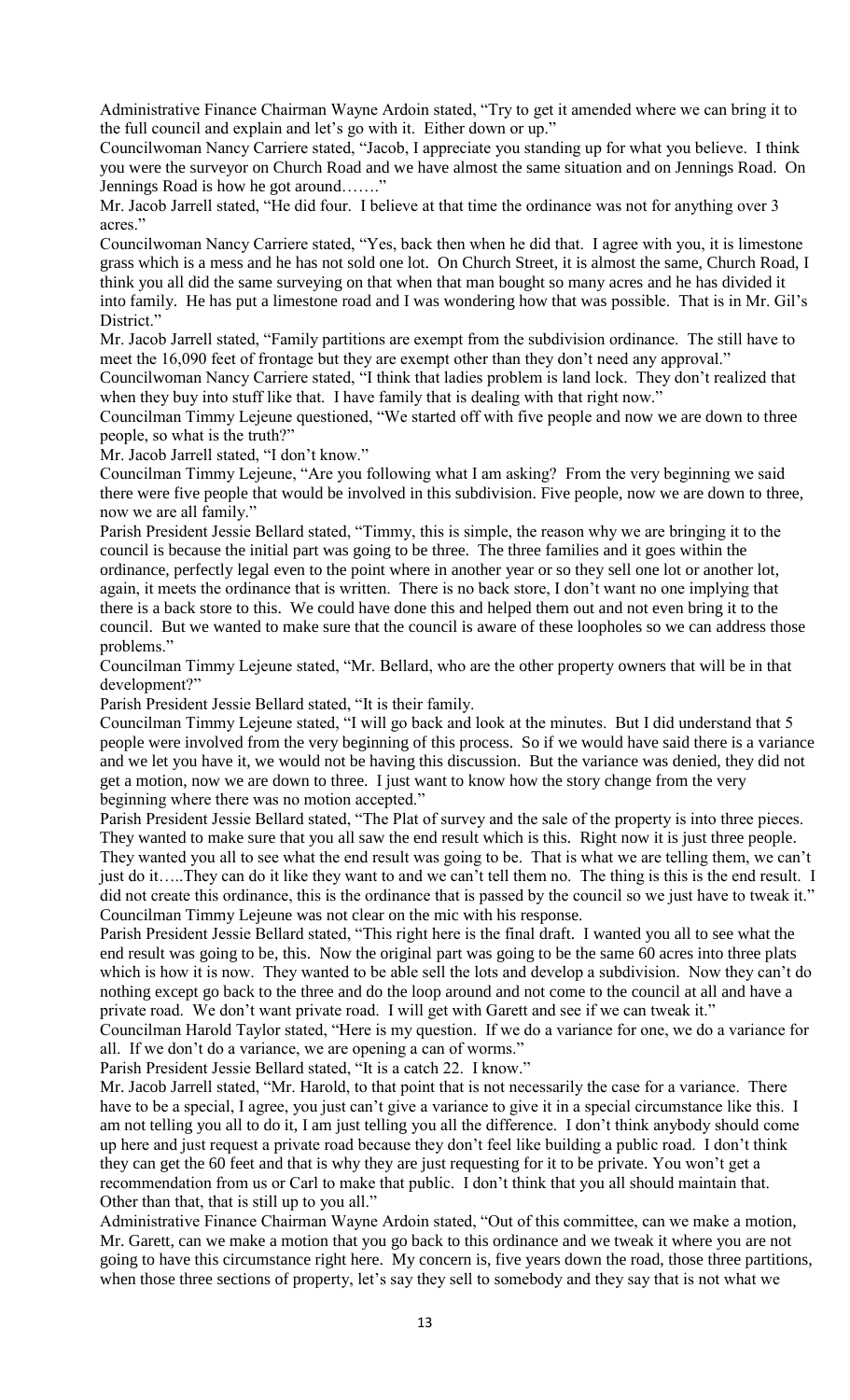were promised, we can't even put our garbage in front of the house and get it picked up, we have to bring it to the road, we don't want to do that. We will have somebody coming to the council raising sand. Somebody will have to hear that complaint."

Councilman Harold Taylor stated, "One of the things when we tweak this on these private roads, private subdivisions, he said he would have an H.O.A., then that will need to be part of the documentation and submitted."

Mr. Jacob Jarrell stated, "I would recommend a private road maintenance."

Councilman Harold Taylor stated, "We should have an H.O.A. in every subdivision we do."

Mr. Jacob Jarrell stated, "There are two things with the ordinance, I mean with the private road. It is either, you allow it, but you make for the same submittal process as a public road. Like a private road can be a less right-a-way but it is going thru engineering a drainage design, testing, everything. They pay for it just like a developer does for an asphalt road. That is how I have to handle them in Lafayette Parish. We have to go thru full engineering review for a private road."

Councilman Harold Taylor stated, "One of the points would be, if we give a variance, it has to be justified and documented. Not just, I can't get it, they won't sell me the land. I want to see it in writing. I want to see some documentation. That last variance we had was to change the ordinance on a Cul-De-Sac from 60 feet to 46 feet. I said, why do we want to do that? We want to make another lot. I said, wait a minute." Mr. Jacob Jarrell stated, "And that one just got approved. Look he wanted me to do that and I told him, you can't do that."

Administrative Finance Chairman Wayne Ardoin stated, "What I am asking you, right here tonight, while we are discussing this, do you feel that we need a motion out of this committee."

Mr. Jacob Jarrell stated, "Not tonight because that did not even go to public....."

Administrative Finance Chairman Wayne Ardoin stated, "No, but what I am trying to say to you, whereas Garett needs to look at this thing, tweak this thing and you and Carl assist him where we are not going to have these kinds of questions, you understand what I am saying."

Mr. Jacob Jarrell stated, "I understand."

Councilman Harold Taylor stated, "So moved."

Administrative Finance Chairman Wayne Ardoin stated, "Are you going to offer that?"

Councilman Harold Taylor stated, "We ask that we send it to full council and we request the Counsel and our parish engineer to work on the subdivision ordinance to accommodate the issues that we have had tonight."

Administrative Finance Chairman Wayne Ardoin stated, "Do I have a second?"

Councilman Timmy Lejeune stated, "Yes."

Councilman Jerry Red Jr., questioned, "What is the motion?"

Councilman Harold Taylor stated, "To have the Attorney tweak the Subdivision Ordinance."

Administrative Finance Chairman Wayne Ardoin stated, "We are not going to have this kind of situation and be able to give the variances out without having some kind of written….."

Councilman Jerry Red Jr., stated, "Is that going to change the Subdivision Ordinance?"

Administrative Finance Chairman Wayne Ardoin stated, "It is going to change it somewhat to tweak it to make it better. To tighten it up so we won't have that loophole."

Councilman Harold Taylor stated, "If we give a variance for instance, we would have to have justification for it."

A motion was made by Councilman Harold, seconded by Councilman Timmy Lejeune to forward to Regular Meeting held on Wednesday, May 18th, 2022 to authorize Legal Counsel Garett Duplechain and the Parish Engineer, Jacob Jarrell to work on revising the Subdivision Ordinance to accommodate the loopholes of the Variance and other issues that were presented.

On roll call vote: YEAS: Nancy Carriere, Harold Taylor, and Timmy Lejeune. NAYS: Jerry Red Jr. ABSENT: Easton Shelvin. ABSTAINED: None. Motion forwarded.

12. A motion was made by Councilman Harold Taylor, seconded by Councilman Easton Shelvin to adjourn the Administrative Finance Committee Meeting. On roll call vote: YEAS: Jerry Red Jr., Nancy Carriere, Harold Taylor, and Timmy Lejeune. NAYS: None. ABSENT: Easton Shelvin. ABSTAINED: None. Motion carried.

# **PUBLIC WORKS COMMITTEE MEETING WEDNESDAY, MAY 4th, 2022 OLD CITY MARKET, 131 W. BELLEVUE ST. OPELOUSAS, LOUISIANA**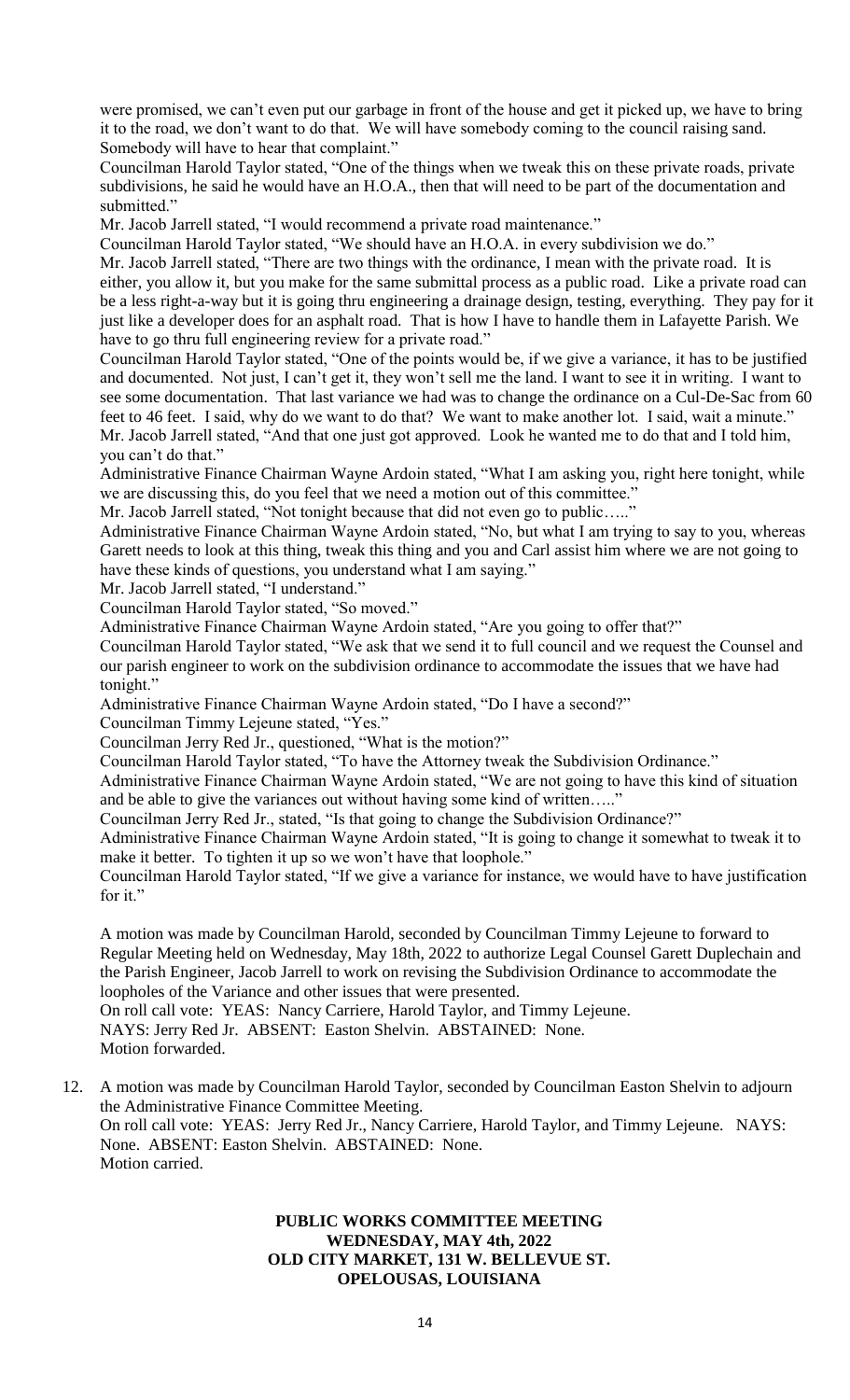# **PUBLIC WORKS COMMITTEE MEETING MINUTES**

- 1. Chairman Dexter Brown called this meeting of the Public Works Committee of the St. Landry Parish Council to order.
- 2. Councilman Harold Taylor led the Pledge of Allegiance & Invocation.
- 3. Roll Call:

Mildred Thierry, Gil Savoy, Dexter Brown, Jimmie Edwards, and Coby Clavier. Absent: Alvin Stelly. Ex-Officio Vivian Olivier.

4. Person to address the Committee:

Mr. Richard LeBouef addressed the Council. He stated, "Good evening to all. I am Richard LeBouef, I am the Executive Director and we were invited to come by this evening. We have actually four of our nine Commissioners that are appointed by Parish Council. Ms. Kathy Moreau could not make it. She had a previous health conflict that was eight weeks in the works so we want to apologize for that, but here with us today is Mr. Ed Brisco, Ms. Jodie Powell and Dr. Jack Ortego."

Public Works Chairman Dexter Brown stated, "Thank you all for coming. Members of the council do we have any questions or concerns for Mr. LeBouef."

Councilwoman Mildred Thierry questioned, "Mr. LeBouef, will there be a bond with the parish and the new company if there is a trash pick-up problem?"

Mr. Richard LeBouef stated, "When you say bond, do you mean a Financial Bond?"

Councilwoman Mildred Thierry stated, "Yes a Financial Bond"

Mr. Richard LeBouef stated, "Yes Ma'am, absolutely. There will be a six month instead of one year. That was advice of Council."

Councilwoman Mildred Thierry questioned, "Will Constituents have the opportunity to continue calling the number if they need a special pick-up for large items. Will they still have that service available?" Mr. Richard LeBouef stated, "Service will be available but it will be by a different contractor because Waste Connections have both right now. That 942-4031 number accesses both. We are not getting the service that we want so the commissioners have allowed us to make those changes."

Councilwoman Mildred Thierry stated, "Would you put that number out there again."

Mr. Richard LeBouef stated, "The number that is current right now is 337-942-4031. That will change and you will be notified. I will be back here about ninety days before. I will have all the current numbers and the contractors as such."

Councilman Timmy Lejeune questioned, "First of all I want to say Thank you very much for the job that you do and thank you for getting this contract done. I really appreciate it. The questions I have is what we have had in the past, the issues where they pick up the little container in front of your home and whatever other debris you have left there, will they contact your office, their office, someone's office to make sure that they have notified Mr. LeBouef. You do a great job when we call you and say they did not pick this up. We should not have to get a phone call. Did we put some teeth in this contract making sure that all those little things that we called you about, did you all look at all of these issues and make sure that we got this taken care of in this new contract with this new company?"

Mr. Richard LeBouef stated, "Absolutely Mr. Lejeune. What I want to address first is the current contract, the contractor has video on the truck. He also has GPS. I have asked for that for over two years. It has been unavailable to attain that in refusal. It is not in the contract where they have to give it to us, so we haven' gotten it. The new one will have an actual real time video, you will have up to one year of storage in the cloud where we can get an actual video. If someone says hey, your truck passed down my street and forget to pick up, I can go back. The beauty of that is the new contractor will have two response units. Two ½ ton F-150 or 1500 Chevrolets and that will take and rectify things immediately. If there is a broke wheel or a top that is missing. The Commission has allowed us to go out and we had nine people responded, only seen chose to bid. These people here are within the parish, we also have teeth in the contract that we will have access, we don't have to call them, we can get that video feed, we can get that GPS trail off of our system. If we validate 20 misses in 30 days, we have the teeth in to pull the contract and that bond from them. When the trucks are going to pass, he is still bond to go ahead and pick up the additional 2 which we all know does not happen. Sometimes it does, sometimes it doesn't. That will be a fact in the contract. Second thing is, the driver will have the easy button, here is the address immediately, this is what I have and it is law. That will be sent to the new Bulky Waste Contactor. That will be a bridge that is built that we have no connection right now at all. I hope that answers your question." Councilman Timmy Lejeune stated, "That takes care of every issue that I have ever had to run across. I really wanted the Commissioners to come here so I can personal thank them. You and your staff have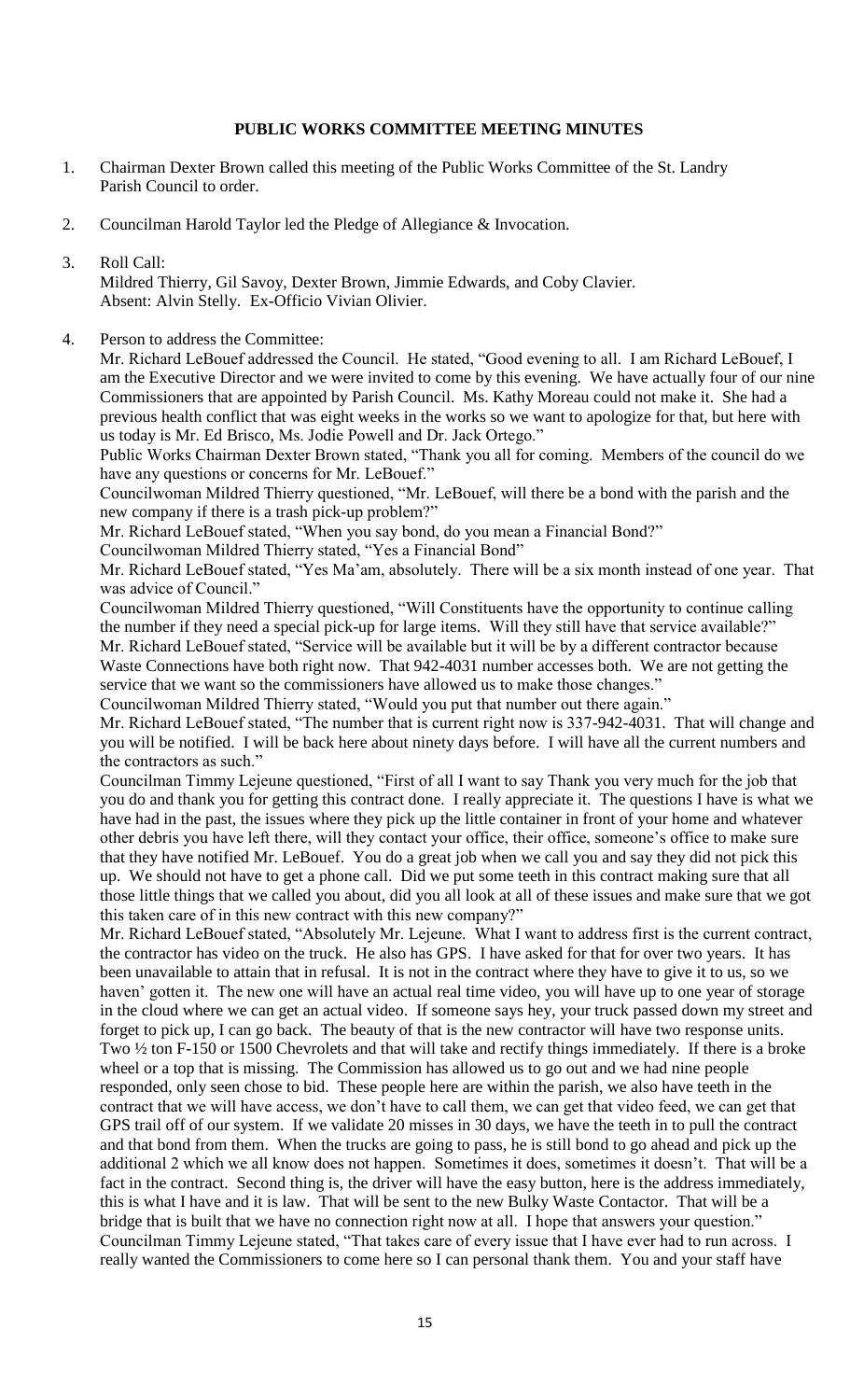done a great job. Thank you very much. I hope this new contractor does a good as you all have done. I appreciate you all coming. Thank you very much."

Mr. Richard LeBouef stated, "I one thing I want to thank you guys on is that we have four appointments, three are here with us tonight and Ms. Kathy had a medical issue, she could not be here. The other five that are appointed by the Mayor and the Municipal Association, we all know in just a short time that I have been here, it will be four years on June 18 as the Director since February 1, 2019. There was always an issue that I was told that there were never transparency. I want you guys to know that has never happen. Every time you all call, we respond. I take pride in what our Commissioners allow me to do. They are very generous, if any of you haven't been to the landfill, other than just to throw trash, I invite you all to come see what a Class 'A' Facility runs like. Not because I am the Director, but because of the far sight of the Commissioners behind me and the other six that are not present this evening. We get calls from DEQ. I have three agents in Enforcement Division coming Friday morning at 10 a.m. and I have two Environmental Scientist out of Baton Rouge that are coming. I spoke to a lady on the phone last week, she is one of the ones that is in Inspection and Enforcement, she said every time I here of a Landfill I cringe, I must say, I have never been to yours. I was told by the Secretary and the District Manager, if I wanted to see how a landfill operated and how things went, I need to go to St. Landry. So again, I ask you all, upon the appointments that you do, please allow us to keep these people in place, and understand, if you have any questions, day or night, please call."

Councilman Coby Clavier stated, "I just want to publically say thank you Mr. Richard. Every time I express a need, which is very little, you respond immediately. Thank your board also for backing that need up. Thank you very much. You are always on time every time on the spot. Thank you." Councilman Jerry Red Jr., stated, "First of all thank you all for coming this afternoon. I have one question. What method did you all use to select Lavergne? I am asking this to the Commissioners if they could answer this. Being that they never were in this line of service and they were selected to pick up the garbage in St. Landry Parish."

Someone answered from the audience, it was not clearly heard on the mic.

Mr. Edward Brisco stated, "What happen when the contract….. The present contract is being expired around October. We decided that it is time for use to go out and try to find if possible a new hauler. Concerning with what we have been getting from our present hauler, the complaints and what we go thru every month for their representation, we decided that it was time that if we could find someone, after you said that they had not done anything, but what happened, we sent out criteria that they would have to meet."

Councilman Jerry Red Jr. questioned, "What was one of them?"

Mr. Edward Brisco stated, "One of them as far as I am concerned an important one was the amount of workers that they would have and the type of workers that they would have. I felt the workers would make the company, depending on what kind of workers you have working for you. As far as I was concerned this was very important that they would do what they were supposed to do as drivers or loaders or what not. We felt that the drivers would communicate what they needed to when they would see something unusual or had other things that they needed to get done as Mr. Lejeune mentioned about extra trash. Lots of time that was not called in that these people had or our citizens had to pick up. So we were concerned about that. The hauler that we hired, they addressed that type of issue. So that was on the main things that we decided that we needed to look at. Among other issues as far as the type of trucks that they would be using. We had two men on the truck that will have extra baggage that they will be able to pick up from people homes especially in the city that we taught would work out. That is just some of the things that we considered."

Mr. Richard LeBouef stated, "To say that the Lavergne's are unfamiliar with trash is an unfair statement. No they do not have a house to house route with side loaders but they are doing front loader service and they are doing roll off."

Councilman Jerry Red Jr., stated, "That is a big difference."

Mr. Richard LeBouef stated, "I realize that. Not every decision made, again, I cannot speak for anybody here, but not every decision made in business or in government is perfect. The beauty of this contract if it does not work for 20 pick-ups and I have misses, I have teeth. The present contract now, I can't validate. If you call me and tell me hey, I was not picked up, I have to take our word for it. I can't get any traction from the contractor that I have now to address that to say, hey hold your feet to the fire. In the event that I could, if there is a validated miss for me to find \$1,000.00 plus in a 90 day span, I have to have a joint arbitrary meeting to be able to short pay a \$451,000.00 per month invoice \$1,000.00. This way here again, we honestly feel that this coral system and these trucks that are running thru town are running thru smaller subdivisions or running thru smaller roads that are really having a problem being passable. The Commission has allowed us to rectify that. If there is any problems moving forward with this, we have put enough meat in this contract that we can address it and say hey, you have X, Y, Z time to get this ready, if not, see you."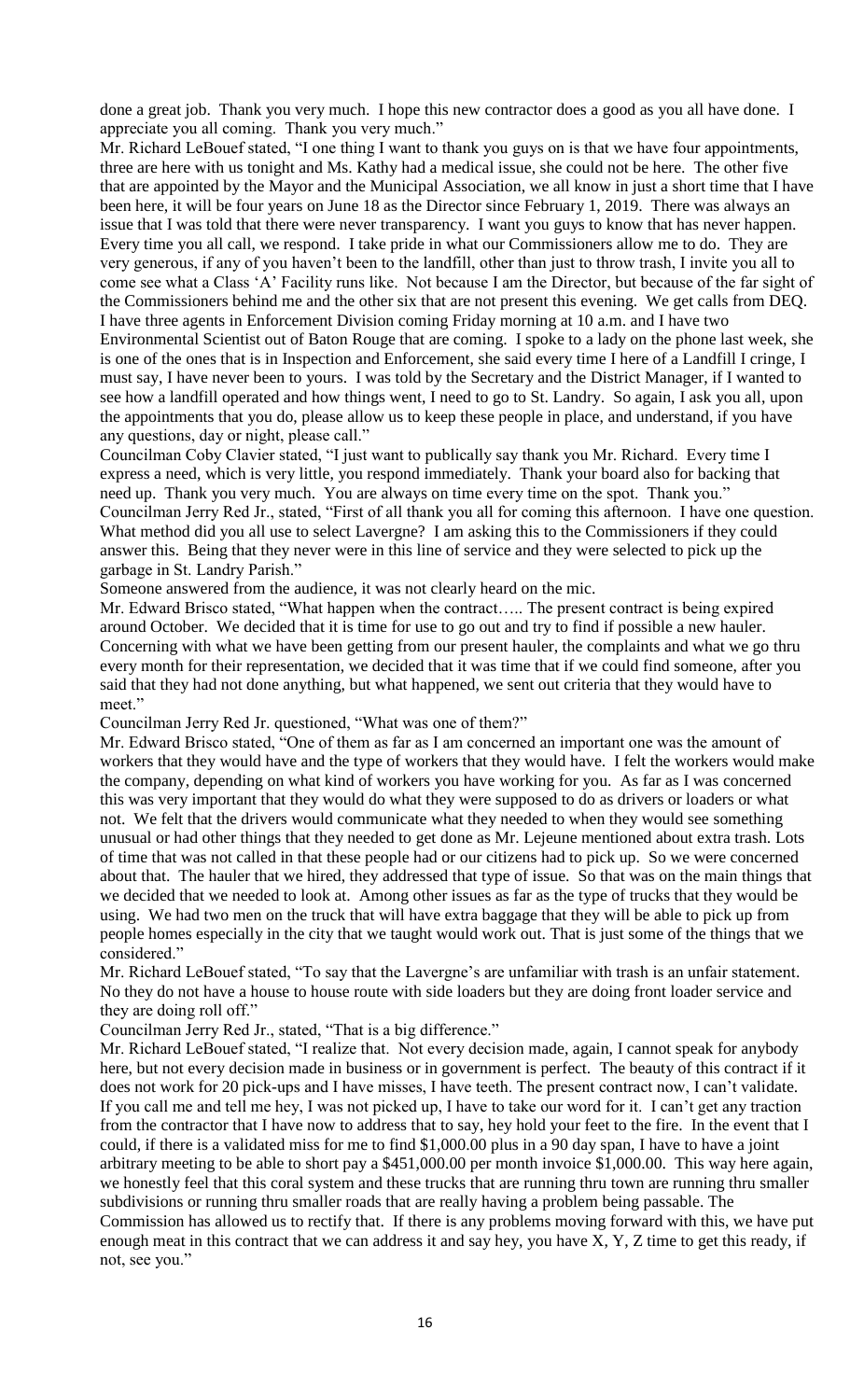Councilman Jerry Red Jr., stated, "It is to my understanding Solid Waste is supposed to be purchasing equipment for Lavergne's. Is that correct?"

Mr. Richard LeBouef stated, "Not at all."

Councilman Jerry Red Jr., stated, "None."

Mr. Richard LeBouef stated, "None. Also, there is a \$13,500,000.00 line of credit that is out." Councilwoman Nancy Carriere stated, "I also would like to give thanks to you Mr. LeBouef. Every time I have ever called you, and I have called you a lot, you have answered my call. I want to thank the commissioner for the work that you all have done and you all realize that it was time for us to move on. Although Lavergne may not have all of the credibility or all of the experience as a company that has been in business for a long time every one have to start somewhere. I am very appreciative that you all will be able to notice when they fall short and if it is not the right company for us you all can get out of the contract. Again, thank you all and I will be patient that this will work out. I am appreciative to you all to notice that it was time for us to move on."

Mr. Richard LeBouef stated, "When they are going to spend \$6,000,000.00 on new equipment, it is coming here."

Public Works Chairman Dexter Brown stated, "I had two questions but they took them. First it was the experience of this new company regarding the garbage pick-up. Experience matters. I know people start from scratch and you just learn by doing. They are professionals, they have a business, they have a company and they should get better and better with time just like any company or anything that exist. I also had the question about the purchasing of equipment as well. Were Solid Waste buying equipment for Lavergne to get started?"

Mr. Richard LeBouef stated, "No Sir. The beauty of this Mr. Brown, what we did, we had a pre-bid meeting. We went ahead and sent an RFP out for proposal because it is a service. The Legislative Auditor says, and I am sure that Counsel can back me up on that, we did not even need to bid it. We could have given it to where we need or we could have just renewed it because it was a service. Am I right Garett?" Legal Counsel Garett Duplechain stated, "Right."

Mr. Richard LeBouef stated, "The people of St. Landry Parish deserve way more than they are getting for \$451,000.00 a month. We felt that these Carrodo Trucks that run up and down the streets, 80% to 85% of the people in this parish do not bag their trash. What you see all over the road did not just happen. Those trucks have four ways that they can take, first at your house, second they load it, third one, they are running down the neighborhood and it is just stirring up and it goes over. The Carrodo has no way of containing that trash when it goes over. When that truck is going to get there and pick up on the side loader and stick it in the hopper there is an air curtain that closes immediately. The rear, you will have two guys that is going to do a much better job picking up little bitty things that are left by the waste side, two people and in town, they will make one sweep. It won't have to turn around and come back. I want you to know that we saw that it was a problem and these Commissioners allowed us to go out and seek that. We solicited it for a bid that we did not have to do. We set criteria's as Mr. Brisco said, we also did a pre-bid meeting and invited all of the nine, seven participated, only one contractor was low with the rear loader service and that was Bayou State Waste."

Councilman Timmy Lejeune questioned, "The dump containers that are in front of every residence, who do they belong to?"

Mr. Richard LeBouef stated, "We were told by Waste Connections when they will do the last service, in town and in the country, your last service, they will only take one because they have no record of who bought a second. Let your constituents know if they have an issue with both of their cans taken it is not a Solid Waste issue it is a Waste Connections issue. You will get your Bayou State Waste Container 30 days before expiration. They will have a flier. We have been meeting with those guys twice a week trying to get them on step. Our dedication is to make sure that they come aboard with their spurs on and grounded. You will have a seal on the new can from them and you will have a flier on the inside that will tell you who to call and what to do, everything. Everyone will have proof of service. When they will drop it at your house, that address will be tagged. You will have a proof of service in case you say you did not get one, we can go back and say yes you got one. I want you guys to know something, we could not do what we do without our commissioners. I know everybody has concerns, I do to but the cool thing is we have enough meet in this contract moving forward to remedy whatever problem we encounter. Right now we don't, all we can do is scream and holler, pray and hope, hope that it gets done. John Guidroz is not with me here this evening, when I tell you I would like to have ten like him, it is phenomenal. Scott at the landfill, Tammy, everybody is an integral part of this wheel. Thank you for your patience when there is a problem and thank you for your faith in Solid Waste. Again, all of our commissioners do a phenomenal job. Please remember Mr. Brisco and Mr. Jack on appointment.

Public Works Chairman Dexter Brown stated, "I would like to finally thank all of you for doing the job that you all do for St. Landry Parish. If we can do anything to make anything better for you and our constituents because we are here for our constituents. You come, you call and we are there for you. We do team work to please our constituents and that is our job."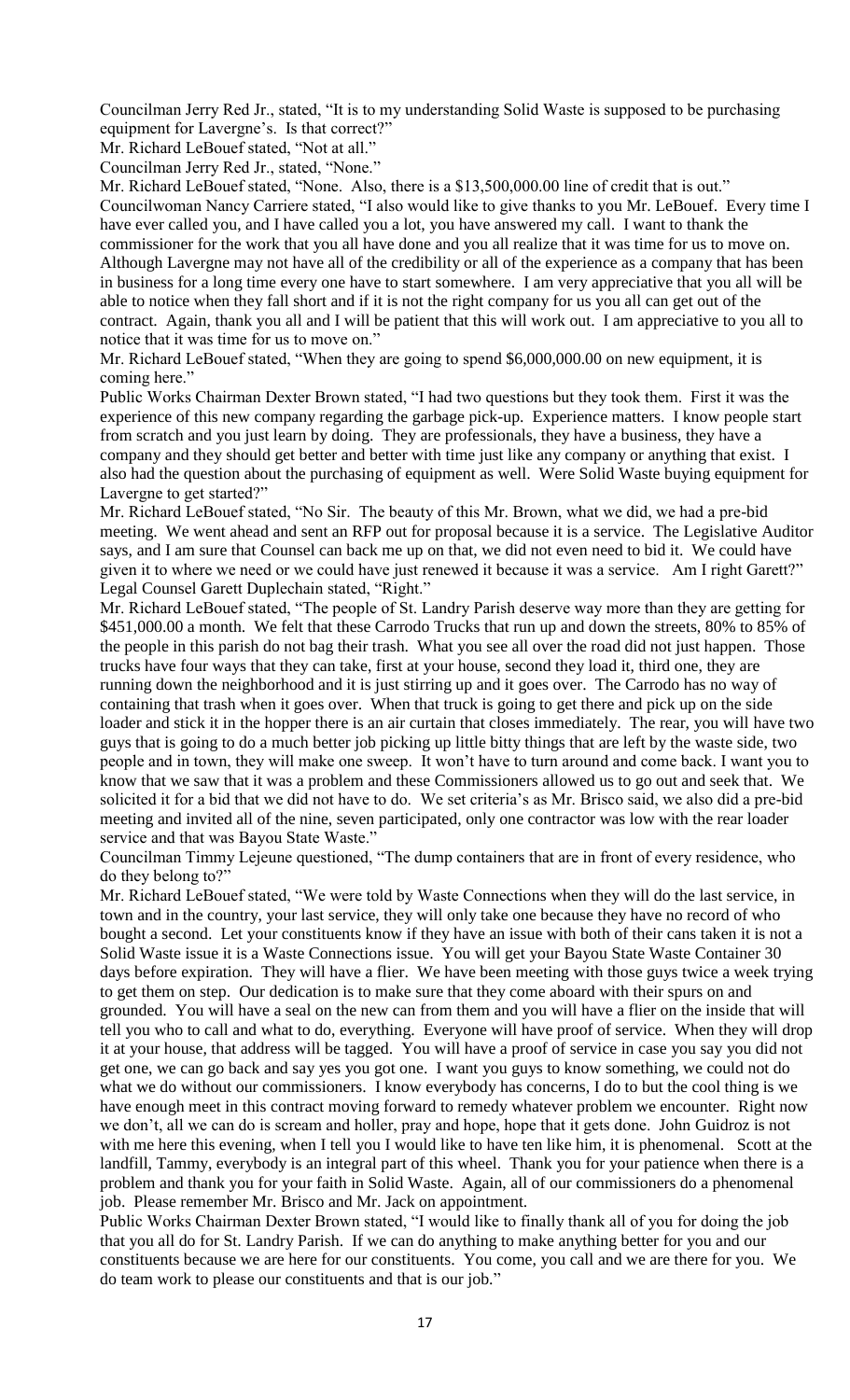Ms. Shala Buller, Mercy Cole Subdivision was called to address the council.

Parish President Jessie Bellard addressed the council regarding the Mercy Cole Subdivision. He stated, "Mr. Chairman, in regards to this subdivision, the issue comes about that there is not enough property for the road to enter into the subdivision. The only thing that they have is 30 feet. Thirty feet easement coming in, they will be able to buy it but again, it won't meet our specifications to become a subdivision. Beyond that section and what a subdivision is going to be at, the roads will not be wide enough. What they are asking for is to keep it a private subdivision, that whole back section that is in the plat. If we can get that to be a private subdivision, give them variance because there is no way other than them finding another route to get to that location, there is no other property to do it with. Our problem is, even if we give them a variance for the 30 foot road to get to the back before the subdivision starts, we will not be able to give them what they need to meet our criteria for our ordinance. So we have a dilemma on this one."

Public Works Chairman Dexter Brown stated, "Mr. and Mrs. Buller, are you all aware if you all have a private subdivision there is no garbage pickup, there is no mail and no postal service?"

Ms. Shala Buller stated, "There are eight families that will be living back there. Everyone is okay with bringing their garbage to the road and we really originally wanted a private subdivision but we thought we were going to have to make it into a subdivision to re-submit.

We found out that the best route to go is private because we cannot rededicate the road because it won't be wide enough. That is why we want a variance. We don't want to have to sue our neighbors to get road frontage to get to our place because we are landlocked."

Councilwoman Mildred Thierry questioned, "Do we have anything showing that these others who live there are in agreement with doing this?"

Parish President Jessie Bellard stated, "Right now from what I am understanding the land is purchased by these two people right here."

Councilwoman Mildred Thierry questioned, "But there are others that are living in that Subdivision right?" Parish President Jessie Bellard stated, "It will be turned into a Subdivision yes, but it is their land that they are dividing up which is the issue because it becomes a subdivision but whenever we can't give them the road to get to the subdivision or they can't buy it, I don't know what to do other than them having a private subdivision in the back. I don't know."

Ms. Shala Buller stated, "We have already purchased the land and there are five owners. There are five of us that have already purchased it. We had a contract and during the period of inspections we did not know that we did not have enough right of way because we had a road that we could get to the back but we did not know that it was not wide enough and there is a tower that belongs to Reach Communications. That would interfere with us getting back there so that is why we have to buy a right-of-way. The people do not want to get rid of 60 feet in front of us because they are already kind of squished. That is why we are going that particular route. The eight people who are going to live back there are; my husband and I, our daughter and son-in-law and our other daughter. We are the ones who purchased it. There are actually five of us that own it, the others are our close friends. Last meeting one of them came with us. Three of them are on business trips so they could not be here. The said if they would have to write anything or submit anything they would let you all know that they are fine. Everybody originally wanted a private road but we taught that we could not do it but that would be our preference."

Councilman Coby Clavier questioned, "What is our opinion or our environment if a subdivision wants to be private. Do we have any objections to that?"

Parish President Jessie Bellard stated, "I know that we have an ordinance that says that we don't have private subdivisions. That is the thing where we are caught at right now."

Councilman Jerry Red Jr., stated, "That is the problem that I have. The problem that we have is in about 2008 or 2009 we said there will be no more private subdivisions in St. Landry Parish. Regardless if they are talking about trash, your mail or your kids getting on the bus, you will have problems with that. If you are going to make a subdivision anyway, we just can't go private."

Councilman Harold Taylor questioned, "The reason for the subdivision ordinance is to make sure that we have a road that can be maintained. If we don't have control of the road to maintain it, it will be just like these subdivisions where it looks like a third world country to get in there. I don't recommend that we change our ordinance. If we are going to change and do it, then that is a different story but we can't give waivers on things like this ladies and gentlemen. We had the same option to change a Cul-De-Sac frontage from 60 feet to 46 feet. If we do it for one, we have to do it for all. I would not recommend that we do anything. I am sorry that you can't get the property to make the road. I certainly would not go along with this.'

Parish President Jessie Bellard stated, "My question is, maybe it is a legal issue, that front row that she is talking about, if we can take it in as a 30 foot road, is that possible? Jacob is here and we have Garett." Councilman Harold Taylor stated, "We go back to the same point. So we are going to waiver the 60 foot right of way for others? I taught the reason for the ordinance was to be consistent."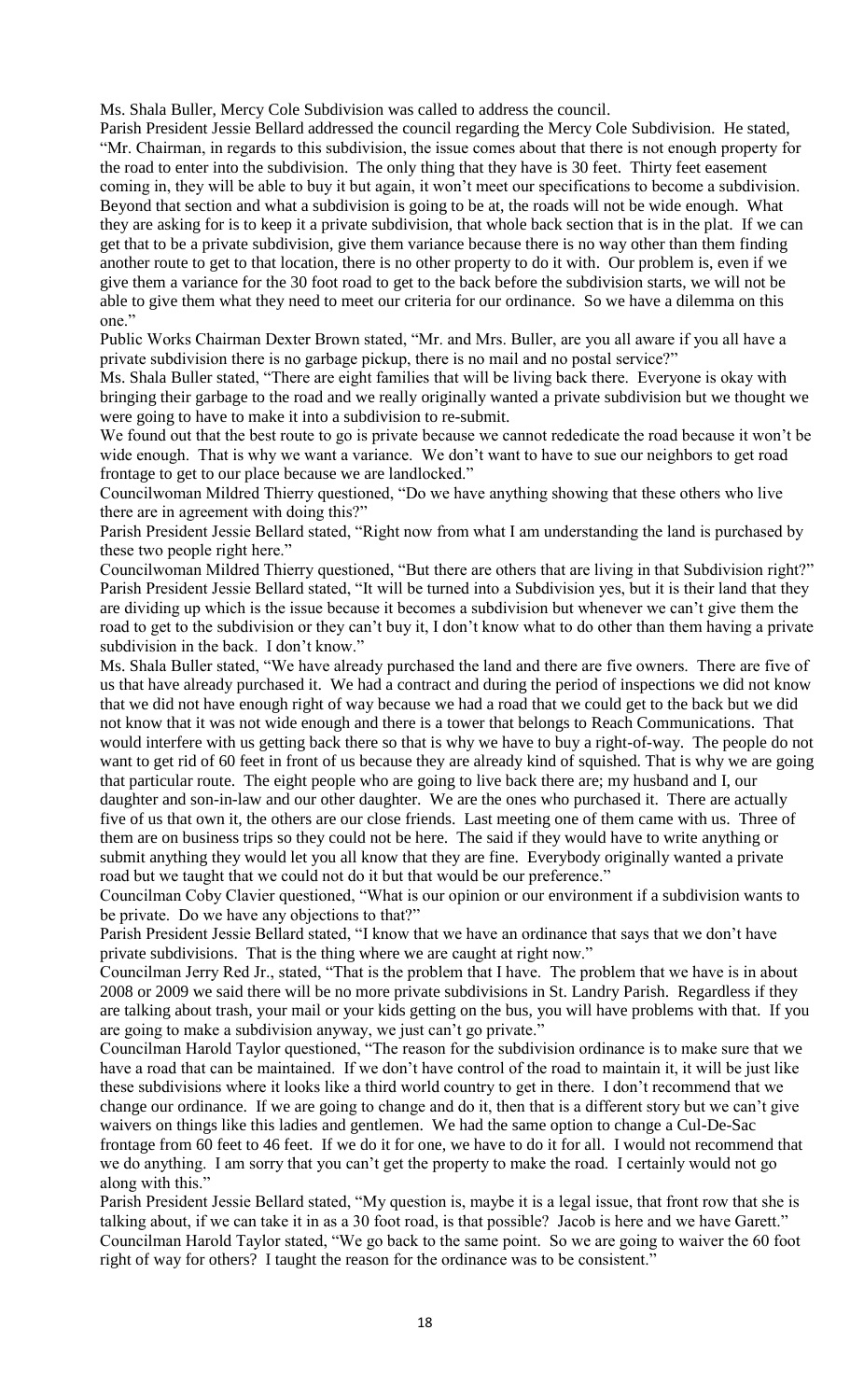Parish President Jessie Bellard stated, "I agree, I don't remember us, since I am back doing it that way, but I am being told maybe we had did it in the past. I don't know."

Ms. Shala Buller stated, "What do you all recommend we do? We really don't want to sue our neighbors before we even get there. So we are land locked. What do you all recommend that we do?" Councilman Harold Taylor stated, "I don't have a recommendation."

Legal Counsel Garett Duplechain stated, "As I understand it there is a request for a variance on the sides of the road. If the variance is granted then there is a question, is it made public road or a private road. Now that is the decision. You will have, as I understand it, eight lots, eight tracks, eight houses and eight people fronting on that one road as I looked at that plat. At that point, probably you all want a public road and comply with the ordinance. We have eight people there who are going to be getting sewerage, electricity, road and water but, is the road public or private? I think maybe that is a decision, we don't have any more private roads so we could grant a variance on the sides of the road if they decide they were going to do that, the next decision, is it public or private road. You all probably would want a public road."

Ms. Shala Buller stated, "We are good either route. We just don't want to have to sue our neighbors for a right-of-way and they don't have enough to give us 60 feet."

Councilman Jerry Red Jr., questioned, "Do you have your developer here?"

Ms. Shala Buller stated, "We have the surveyor."

Mr. Jacob Jarrell, Morgan Goudeau & Associates addressed the council. He stated, "You all are correct. Since 2009 there are no private roads in St. Landry Parish and no gravel roads. There have only been one private subdivision after that and that is Post Opelousas but that is a Gated Asphalted Community and that is the only one. The reason for the variance for this specific subdivision is because they have no access. The only access they have is 30 feet. That is the reason for the variance. That is the only way for them to be able to do this is to get a variance from you all to keep it private. That is it."

Councilman Harold Taylor questioned, "So who will maintain the private road?"

Ms. Shala Buller was not near the mic to clearly hear a response.

Councilman Harold Taylor stated, "The twenty feet of servitude for utilities, does that include 30 feet for the road? So you have 50 feet of servitude for the road and utilities."

Mr. Jacob Jarrell stated, "We already have 33 feet private road and utility easement combined."

Councilman Harold Taylor stated, "So it is not 50 feet, it is 33 feet."

Mr. Jacob Jarrell stated, "If it was 50 feet that we could do it but it is 33 feet. Private 33 feet passage and utility easement."

Councilman Coby Clavier questioned, "It we make a move to go private would that solve your problem? Mr. Jacob Jarrell stated, "Yes sir."

Councilman Coby Clavier stated, "I will make a to forward to Regular Meeting held on Wednesday, May 18th, 2022 to allow Shala Buller of the Mercy Cole Subdivision to have access to a private road. I live on a public parish road and I still have to being my trash can to the highway. I don't see a problem with it, it looks like you all will maintain it. I don't it is the same situation as Annointing Drive. So my motion is to send it to the full council to vote to make this a private road so they can access their beautiful property." Councilman Jimmie Edwards stated, "I will second it."

Councilman Wayne Ardoin questioned, "The people that live next to the private road, suppose they say later on, we don't want all of this traffic, we don't want all of this dust, what will happen then?" Parish President Jessie Bellard stated, "The Buller's will own the road."

Councilman Wayne Ardoin stated, "So the people that live next door start to come to the council meeting and raising sand that we let this thing happen, what is going to happen then?"

Ms. Shala Buller stated, "The one's next door are selling us the road. On the other side, he actually was going to give us the right of way."

Councilman Wayne Ardoin stated, "But yet it is still keeping you from purchasing so you could have a 50 foot right-of-way and do it according to parish specs. So there is something somewhere is what I am asking, there is something somewhere that is keeping you all from having 50 feet whereas we can take it in as a parish road."

Ms. Shala Buller stated, "On one side there is a tower so we can't go to far on that side. On the other side is a lady, she already give us the right of way and she is concerned about selling all of her frontage. She considered 30 feet and not 60 feet. That is why we have that. We also have that road and the utilities in between."

Councilman Wayne Ardoin stated, "I have a situation in District 9. It is call Fleur Des Coteau. It looks like a third world country. I get phone calls. The lady even called the Mayor of the City of Opelousas last week. He called me and asked what is going on over there? I asked the gentlemen when we would meet across the parking lot over there. I don't want to name him, I ask him to take this road into the system. He stated, 'No I will handle it myself.' What he did, he sold the subdivision and left those people holding the bag. They have to bring their garbage one mile up the road and the people that live there have to smell that garbage all day and they have to put up with the flies in the summertime. I just don't want that kind of thing to happen to these people. I don't want these people to come to us and say hey, you all sold that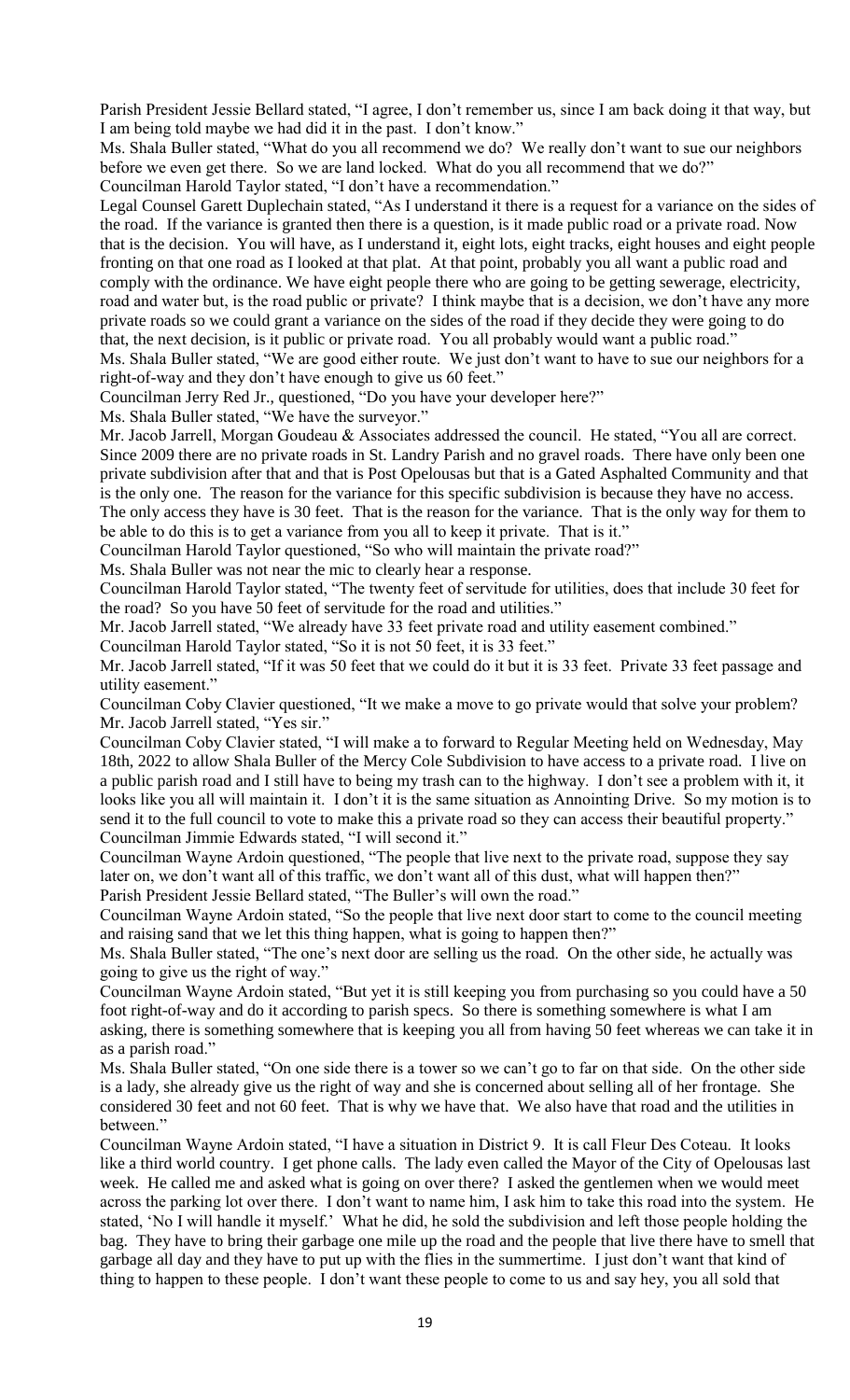package of goods. I don't have nothing against Ms. Shala or you Mr. Buller. My concern is, later on in life, some of us will be sitting here and we will have to here this moaning and groaning. That is what I am concerned about."

Mr. Buller stated, "I am the oldest one that will be living there and all the others are much younger than I am."

Councilman Wayne Ardoin stated, "You can't speak for them, they are not here tonight. That is my thing, it is nothing against you all."

Ms. Shala Buller stated, "We understand, we are trying to understand everybody's point of view." Councilman Timmy Lejeune questioned, "Mr. Duplechain, do we have to do something with the ordinance in order to allow this to happen? We have a law in place that says no, zero. Just by resolution or just by a motion, you cannot change that."

Legal Counsel Garett Duplechain stated, "Well the ordinance……

Councilman Timmy Lejeune stated, "Says zero private subdivisions that you have to have so much easement, some of this and so much of that. The next thing that I cannot understand, Mr. Jarrell, when these people went to you, you knew what the ordinances are in St. Landry Parish did you address these issues?"

Mr. Jacob Jarrell stated, "Don't tell me I don't know the ordinance. I addressed it and I told them from the very beginning that there is no private roads and no private subdivisions and they would have to submit it and get a variance from the council. I did not do this survey. Sonny LaJack did it."

Councilman Jerry Red Jr., stated, "Mr. Lejeune asked a good question. He said there is an ordinance on the books but yet we have a motion now to go ahead and stand for what they are asking for. That is going against the ordinance and that is to allow for a private subdivision. I have a problem when you know what to do what is right and tend to do what is wrong. That is what we are here for to do what is right." Councilman Harold Taylor questioned, "Does the ordinance provide for a waiver."

Legal Counsel Garett Duplechain stated, "Perhaps you should approach it with two questions. The first one is: There is an ordinance that mandates the size of the road, do you grant a variance to that ordinance, yes or no? That is for you to decide. Second question: All roads are to be public, do you grant a variance to that ordinance? Those are the two questions. You don't have to treat all as one. Ordinance mandates the size of the road, do you grant a variance to it. Second one, Ordinance states no more private roads, do you grant a variance to that?"

Councilman Harold Taylor stated, "That is not the question, the question is, can we grant a variance? Is it in the ordinance that we can grant variances?"

Legal Counsel Garett Duplechain stated, "Yes, and I have that ordinance and I can bring it to the next council meeting. There is a variance ordinance and I can bring it to the next meeting."

Mr. Jacob Jarrell stated, "There is two things with this. After talking with Jessie I asked him if Karl reviewed this plat because I never reviews this plat. If it never went thru planning commission and public hearing, this thing cannot go forward to the full council. I am obligated to say that as a representation of St. Landry Parish. That is the first thing. The second thing is in certain circumstances variances can be granted. Not all of the same, you can't just give somebody 30 feet just because they don't feel like doing a 60 foot right-of-way and meet our standards. That is not right. In certain circumstances, like I said, that is to you all discretion, before they do this they have to get you all blessing."

Councilman Harold Taylor questioned, "How did this get on the agenda? If it had not gone to planning and it has not been recommended how did it get on the agenda?"

Public Works Chairman Dexter Brown stated, "They filled out a speaker card to speak on the Public Works Agenda. Last month, we forwarded from the Full Council meeting to come back to the Committee Meeting."

Councilman Coby Clavier stated, "Mr. Chairman, I would like revise my motion I made. I am not into bending the rules but in certain cases sometimes you have to do a variance on the rules and I know it is to access a piece of beautiful property is sounds like. So my motion is to grant a variance on the road to allow those people to access their property for this certain situation."

Councilman Jerry Red Jr. stated, "Mr. Chairman, you will have to withdraw that first motion."

Councilman Coby Clavier stated, "I will withdraw that first motion and revised and restated my motion." Public Works Chairman Dexter Brown stated, "That first motion was withdrawn by Mr. Coby Clavier and has a new motion. Do I have a second to Mr. Clavier second motion?"

Councilman Coby Clavier stated, "I would like to repeat my motion. I would like to make a motion to forward to full council to grant the variance to allow the 30 foot road to be passed based on the situation. I think that is the only option."

Public Works Chairman Dexter Brown stated, "That is Mr. Clavier's motion, do I have a second to Mr. Clavier's motion? Do I have a second to Mr. Clavier's motion? There is no second to Mr. Clavier's motion, so the motion failed. Mr. and Ms. Buller, please work with our Parish President, Mr. Bellard and Mr. Jarrell and Mr. Carl Aucoin. If we can do anything to help and assist with this matter, please give us a call."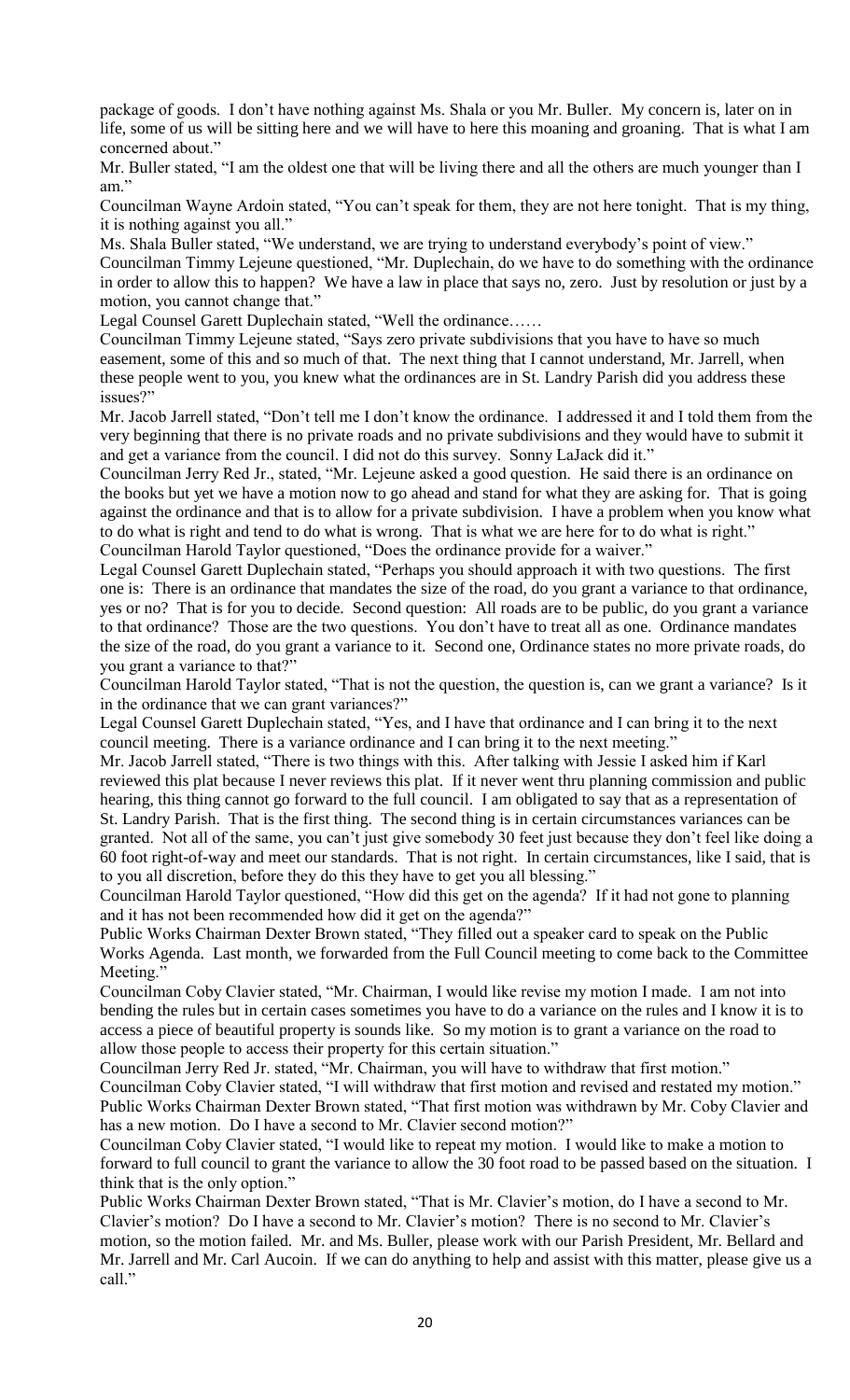# 5. Public Works Report:

Parish President Jessie Bellard stated, "In your packet you have an Act of Lease between Parish Government and the Yambilee Association, Louisiana Yambilee Inc. This is to take the Yambilee Building and the grounds and everything and put it under one lease. Right now we have two separate leases. The Ag Arena Portion is coming up in 2023. We did one in 2014 for 20 years on the Yambilee Building. This takes and combine it into one Lease for 40 years so we can do the renovations we need to do to the building and get everything on one lease."

Councilman Harold Taylor questioned, "Counselor, we are talking about a 40 year lease. I did not think we can do anything that drastic beyond our term of office?"

Legal Counsel Garett Duplechain stated, "I can look into that if the council wants me to for a full council meeting if the council wants me to."

Parish President Jessie Bellard stated, "We have a 20 year lease right now."

Councilman Harold Taylor stated, "I understand, is it legal to have a 20 year lease."

Parish President Jessie Bellard stated, "We had one in 2014 for 20 years."

Councilman Harold Taylor stated, "I got that but was it legal than?"

Parish President Jessie Bellard stated, "Nobody objected to it."

Councilman Harold Taylor stated, "But that is not the question, is it legal? We should get a legal opinion on it."

Parish President Jessie Bellard stated, "I don't think I would have brought it to you all if I taught it would have been illegal."

Councilman Harold Taylor stated, "But you are not the Attorney. Could we just get the Counsel to give us the blessing to do a 40 year lease?"

Councilman Coby Clavier stated, "To clear up the air, let's go ahead and ask our Legal Counsel his Legal Opinion and bring it to the full council meeting so we can vote on it."

Legal Counsel Garett Duplechain stated, "The full council meeting, yes."

Parish President Jessie Bellard stated, "The committee has to bring it to the full council so the full council can vote for that Garett? I am asking you to research it so we won't have to have permission from the council. It will be a lot easier that way."

Legal Counsel Garett Duplechain stated, "I can research it for the full council meeting."

Public Works Chairman Dexter Brown stated, "Are we forwarding it to the full council meeting?"

Parish President Jessie Bellard stated, "If you don't mind, it does not have to be favorable or unfavorable. They can bring it up at the full council meeting and Garret should have his legal opinion by then."

A motion was made by Council Coby Clavier, seconded by Councilman Jimmied Edwards to forward to Regular Meeting held on Wednesday, May 18th, 2022 the opinion from Legal Counsel Garett Duplechain on a 40 year Lease between the Parish Government and Louisiana Yambilee, Inc.

On roll call vote: YEAS: Mildred Thierry, Gil Savoy, Jimmie Edwards, and Coby Clavier. NAYS: None. ABSENT: Alvin Stelly. ABSTAINED: None.

Motion forwarded.

A motion was made by Councilman Coby Clavier, seconded by Councilman Jimmie Edwards, to accept the Public Works Report.

On roll call vote: YEAS: Mildred Thierry, Gil Savoy, Jimmie Edwards, and Coby Clavier. NAYS: None. ABSENT: Alvin Stelly. ABSTAINED: None.

- Motion carried.
- 6. Update on the water leak on the Blighted Property located at 1620 Gladys Street, belonging to Mr. Joseph Tyler.

Parish President Jessie Bellard stated, "There was no response. I am looking at the possibility and we did look into it. We can fix those water leaks and save our roads but it still have to be a joint venture between us and the city. I will contact the Mayor again, hopefully we can get that one repaired but we have several of them that are like that. I don't know what to do."

Councilwoman Mildred Thierry stated, "A year or so ago I had a water leak on that very same road but it was at the beginning. It took me over six to seven months before they even addressed it. So I don't feel that it is fair to the man to tell him that you have to it done by this time or we don't know when that water leak is going to be fixed so that the property can dry up."

Parish President Jessie Bellard stated, "I agree, I am with you until that water leak can be fixed, I don't think we should be able to do anything regarding the property." No Action taken.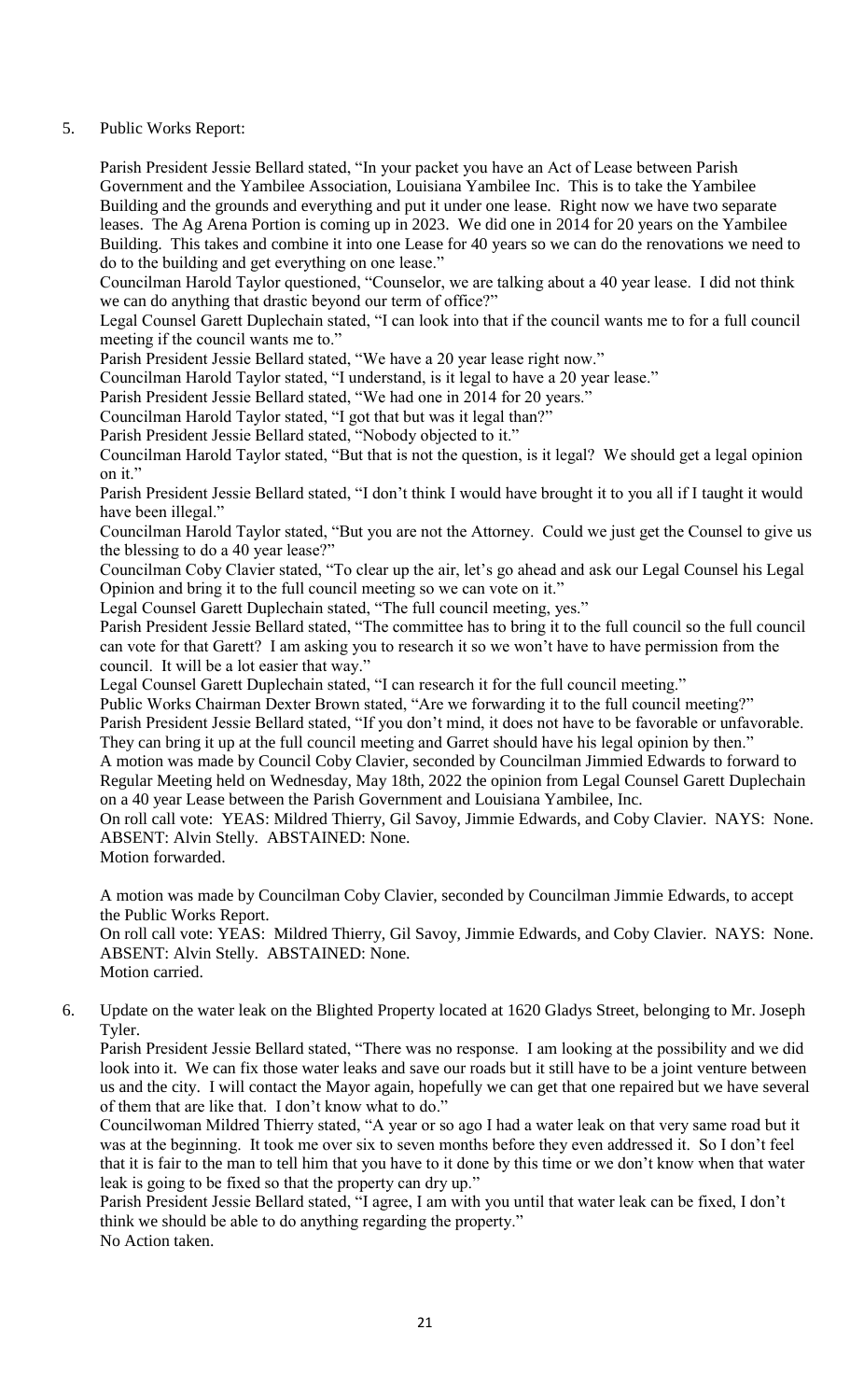- 7. Authorize the Council Clerk to advertise for one appointment to the Public Works Commission District Five for the remainder of a four-year term expiring 07-20-2024. A motion was made by Councilman Coby Clavier, seconded by Councilman Jimmie Edwards to forward to Regular Meeting held on Wednesday, May 18th, 2022 to authorize the Council Clerk to advertise for one appointment for the remainder of a four-year term expiring 07-20-2024 to the Public Works Commission District Five . On roll call vote: YEAS: Mildred Thierry, Gil Savoy, Jimmie Edwards, and Coby Clavier. NAYS: None. ABSENT: Alvin Stelly. ABSTAINED: None Motion forwarded.
- 8. Forward all applications received for one appointment to the East St. Landry Consolidated Gravity Drainage District No. 1 for the remainder of a four-year term expiring 11-18-2023. A motion was made by Councilman Jimmie Edwards, seconded by Councilwoman Mildred Thierry to forward to Regular Meeting held on Wednesday, May 18th, 2022 all application received for one appointment to East St. Landry Consolidated Gravity Drainage District No. 1 for the remainder of a four-year term expiring 11-18-2023. On roll call vote: YEAS: Mildred Thierry, Gil Savoy, Jimmie Edwards, and Coby Clavier. NAYS: None. ABSENT: Alvin Stelly. ABSTAINED: None Motion forwarded.
- 9. Forward all applications received for one appointment to the Public Works Commission District Six for a four-year term (06-16-2022 – 06-16-2026). A motion was made by Councilman Jimmie Edwards, seconded by Councilman Gil Savoy to forward to Regular Meeting held on Wednesday May 18th, 2022 all applications received for one appointment to the Public Works Commission District Six for a four-year term. (06-16-2022 - 06-16-2026). On roll call vote: YEAS: Mildred Thierry, Gil Savoy, Jimmie Edwards, and Coby Clavier. NAYS: None. ABSENT: Alvin Stelly. ABSTAINED: None Motion forwarded.
- 10. Discuss the status on debris pick up throughout the parish. (Councilman Coby Clavier). Councilman Coby Clavier stated, "Mr. Bellard, what is the status? I know that there is a bunch of red tape by the time they pick it up. Parish President Jessie Bellard stated, "I gave up on them. What we are doing now, when someone calls in

and complain about debris pick up, either we pick it up or we call Solid Waste and they pick it up. Councilman Coby Clavier stated, "I have a pile at the end of Ashy Heinonen Road. It has been sitting there since the last hurricane. It is a big pile and the truck that came the first time could not even get it. It is a big pile. It is not trash, it is cut up trees."

Parish President Jessie Bellard stated, "I will send somebody to pick it up."

Councilman Coby Clavier stated, "It is located at the very dead end of Ash Heinonen Road. They may have to make more than one load when they can"

11. Discuss any other business.

Councilman Coby Clavier stated, "Mr. Jessie, remember the ditch that we talked about digging on the north side of Soileau Road? Did you find out anything on that? We also talked about the widening of Beck Miller Road. It is very narrow and highly traveled"

Parish President Jessie Bellard stated, "Yes, Barry has the crew lining up for that. He will take care of it. I don't know why they did one side and did not do the other side. Barry will also work on Beck Miller Road as well."

Councilman Timmy Lejeune stated, "On the Lawtell Gravity Drainage District, I received a call that one of the guys, Brian Belleau has stepped down from his positon. I am asking Public Works to forward advertisement for replacement of a member on that board."

A motion was made by Councilman Coby Clavier, seconded by Councilman Jimmie Edwards to forward to Regular Meeting held on Wednesday May 18th, 2022 authorizing

he Council Clerk to advertise for one position for the remaining of a 4 year term ending on 10-02-2025 to the Lawtell Gravity Drainage District No. 11. (Mr. Brian Belleau has stepped down.)

On roll call vote: YEAS: Mildred Thierry, Gil Savoy, Jimmie Edwards, and Coby Clavier. NAYS: None. ABSENT: Alvin Stelly. ABSTAINED: None Motion forwarded.

Councilwoman Nancy Carriere stated, "Mr. Bellard, I had spoken to you about Choupique Road off of Country Ridge. Did you ever check it out?"